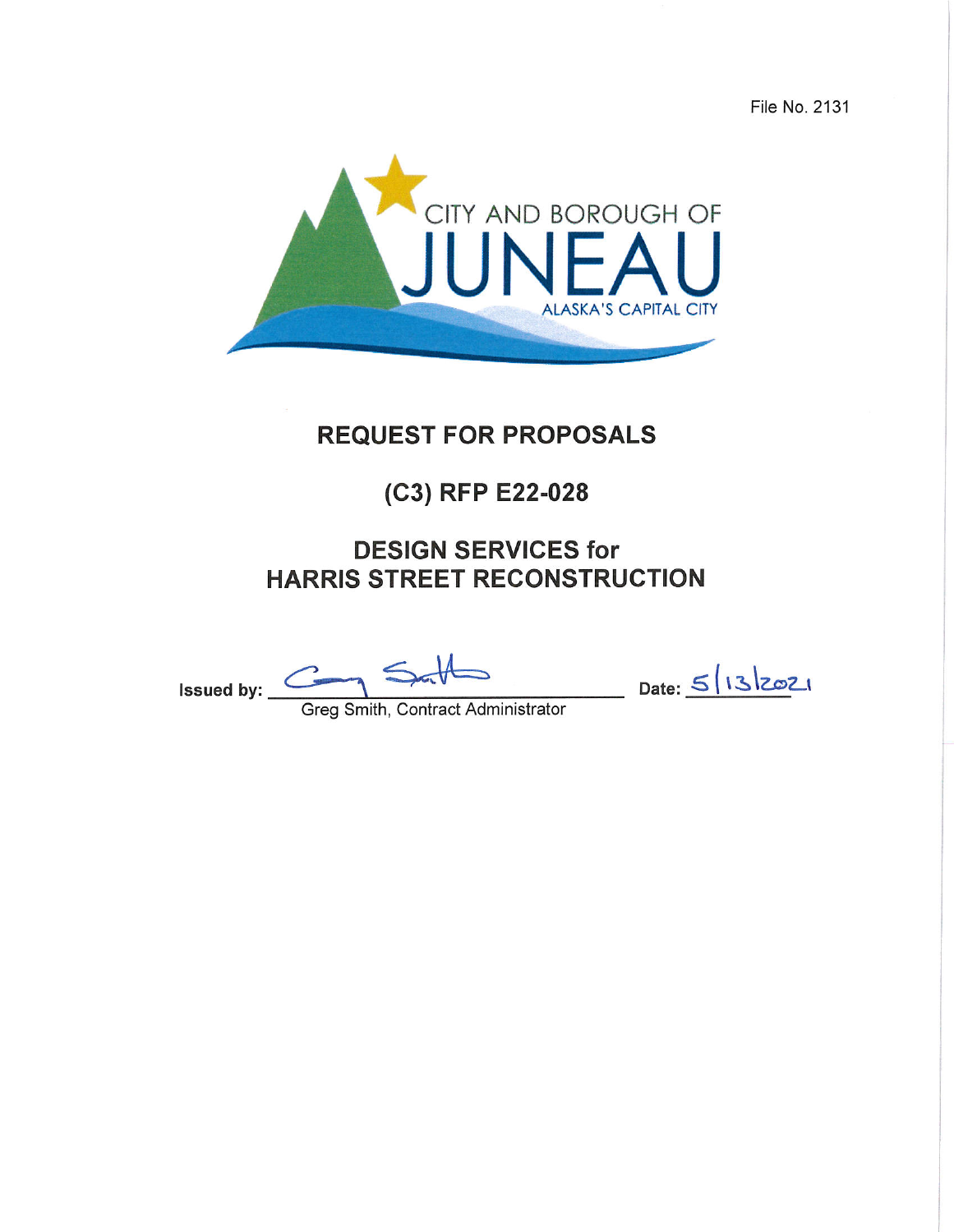### Design Services for Harris Street Reconstruction (C3) RFP E22-028

**SCOPE OF SERVICES:** The City & Borough of Juneau (CBJ) is requesting proposals from qualified consultants to provide design services for the Harris Street Reconstruction project.

**PRE-PROPOSAL MEETING:** A non-mandatory pre-proposal conference call will be held at **10:00 a.m., Alaska time on May 27, 2021.** Persons interested in submitting proposals are encouraged to attend. Proposers intending to participate shall request the call-in information by emailing [caleb.comas@juneau.org](mailto:caleb.comas@juneau.org) by 4:30 p.m., on May 26, 2021.

**QUESTIONS REGARDING THIS RFP:** Greg Smith, Contract Administrator, phone 907-586- 0800 ext. 4194, fax 907-586-4530, greg.smith@juneau.org is the sole point of contact for all issues pertaining to this procurement.

# **\*NOTICE TO PROPOSERS\***

The Engineering Department is now receiving electronic proposals **ONLY** through a web based platform, Public Purchase.

Information regarding this free e-procurement service can be found by following this link: <https://juneau.org/finance/purchasing/bids-rfps> and<http://www.publicpurchase.com/>

**DEADLINE FOR PROPOSALS:** Electronic proposals are to be uploaded to Public Purchase **prior** to **2:00 p.m. Alaska Time on June 8, 2021**, or such later time as the Contract Administrator may announce by addendum to planholders at any time prior to the submittal date. It is the responsibility of the Proposer to submit all solicitation documents, by the advertised deadline. Submitting any response to a solicitation shall be solely at the Proposers risk. The Purchasing Division will attempt to keep all office equipment used in methods of document receipt, in working order but is **NOT** responsible for communications or documents that are late, **regardless of cause**. No Proposer documentation will be accepted as proof of receipt. Prior to any deadline, Proposers are strongly encouraged to confirm receipt of any submitted documents with the Purchasing Division. All electronic submittals must be uploaded as an Adobe Portable Document Format (PDF). Proposers will not secure, password protect or lock uploaded files; the City must be able to open and view the contents of the file. Proposers will not disable or restrict the ability of the City to print the contents of an uploaded file. Scanned documents or images must be of sufficient quality, no less than 150 dpi, to allow for reading or interpreting the words, drawings, images or sketches. The City may disqualify any Submittal Response that does not meet the criteria stated in this paragraph.

Disadvantaged Business Enterprises are encouraged to respond.

# **CONTACT INFORMATION REGARDING ELECTRONIC SUBMITTALS**

City and Borough of Juneau, Purchasing Division 155 South Seward Street Juneau, AK 99801

The CBJ Purchasing Division's phone number is 907-586-5215 ext. 4910, and fax number 907- 586-4561.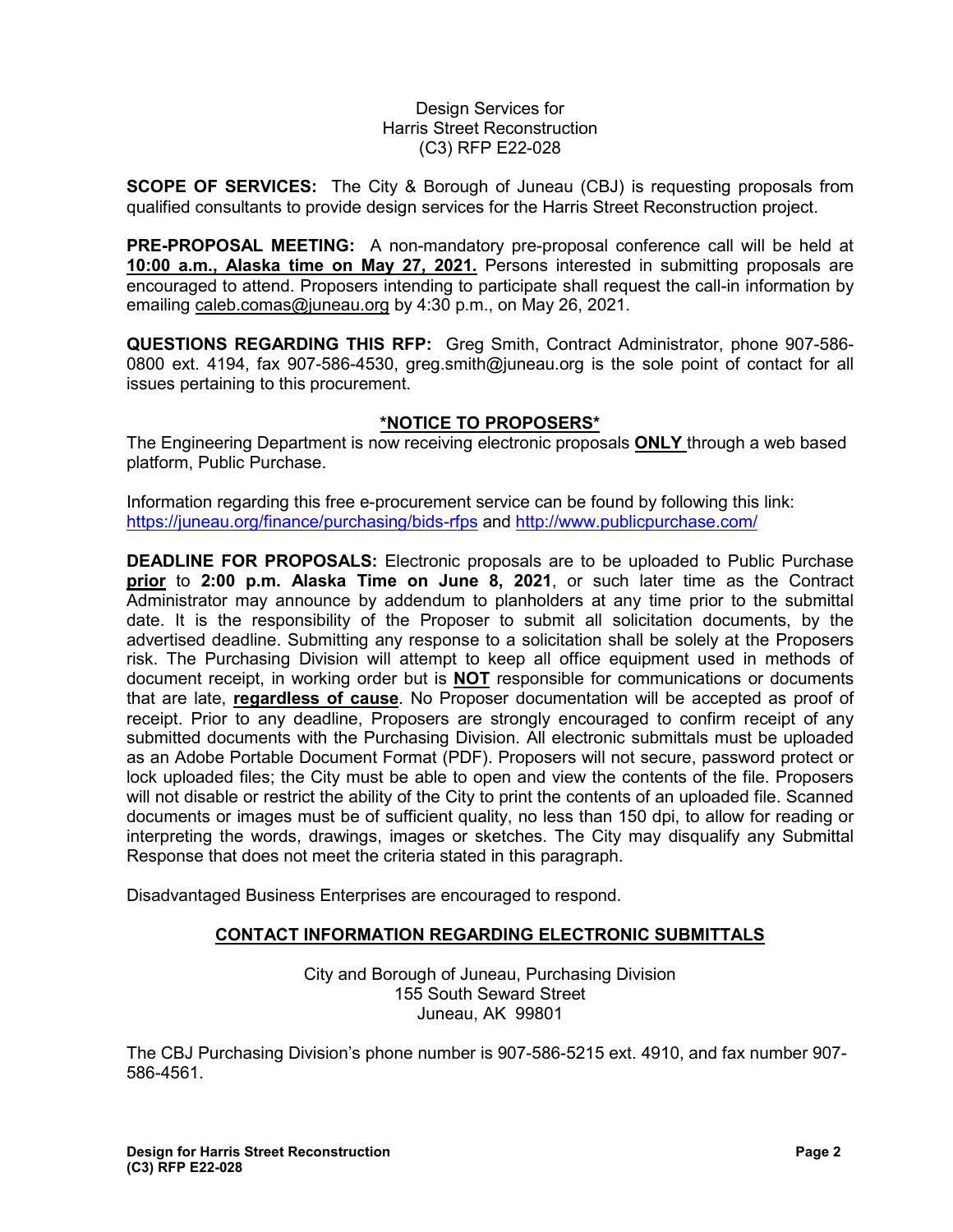# **TABLE OF CONTENTS**

- **1.0 GENERAL INFORMATION**
- **2.0 RULES GOVERNING COMPETITION**
- **3.0 PROPOSAL CONTENT REQUIREMENTS**
- **4.0 EVALUATION OF PROPOSALS**
- **5.0 SELECTION AND AWARD PROCESS**
- **6.0 INSURANCE REQUIREMENTS**
- **7.0 JUNEAU PROPOSER POINTS**
- **8.0 PROTESTS**
- **9.0 CONSULTANT'S GOOD STANDING WITH CBJ FINANCE DEPARTMENT**

## **EVALUATION RANKING SHEET**

**ATTACHMENT 1 – STANDARD CONTRACT**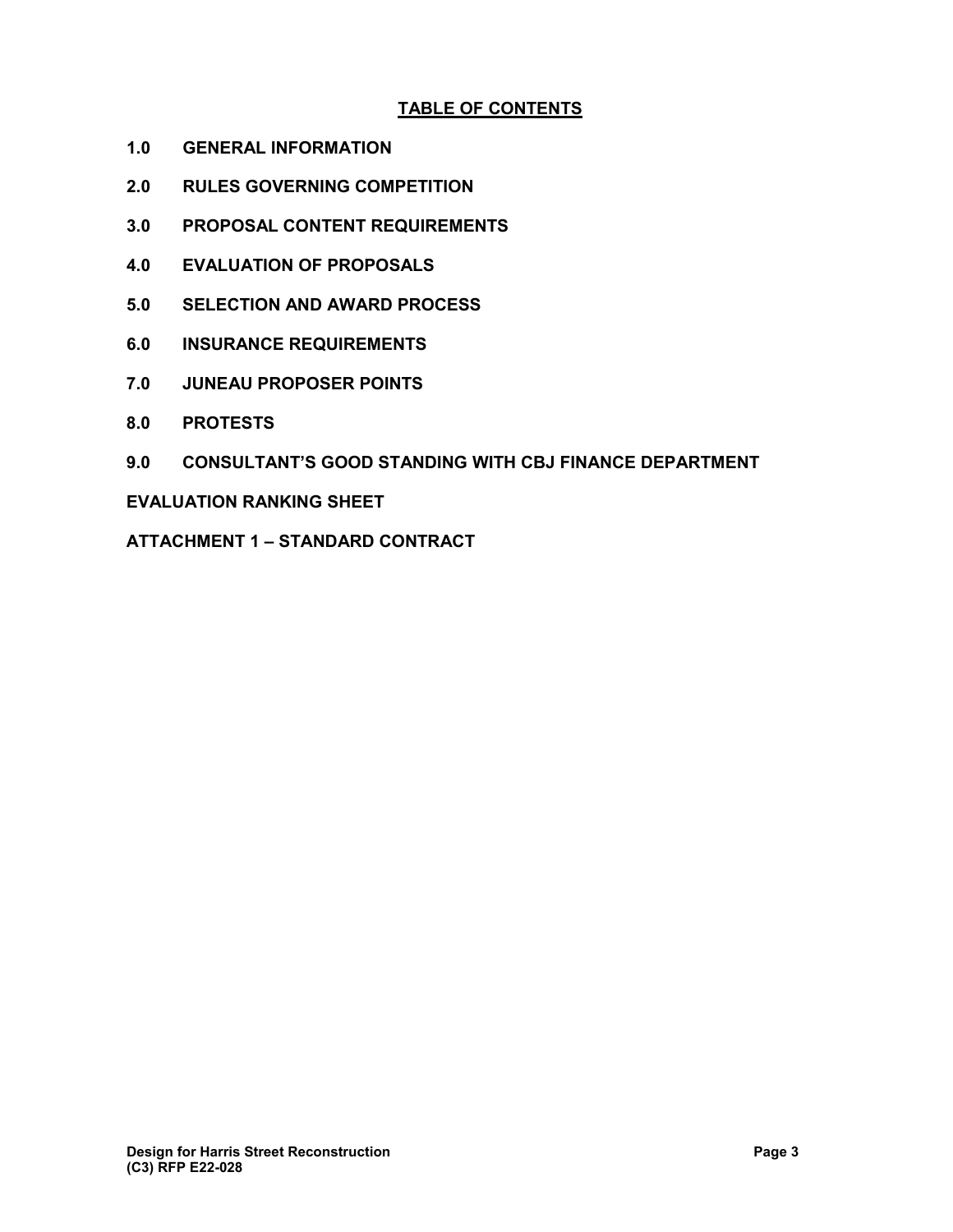# **1.0 GENERAL INFORMATION**

This Class 3 Request for Proposals (RFP) defines the scope of the project, explains the procedures for selecting a firm to provide the requested services, and defines the documents required to respond to the RFP.

# **1.1 Purpose**

The purpose of this document is to solicit proposals from qualified consultants to provide design services for the Harris Street Reconstruction project.

The Class 3 process is used for acquisition of professional service contracts estimated to be more than \$50,000.

# **1.2 Scope of Services**

The Consultant shall provide all necessary professional services, including, but not limited to, research, engineering, surveying and design services to prepare complete, bid-ready construction drawings, specifications, bid schedule and engineer's estimate for construction, including outreach and coordination assistance with the neighborhood residents.

The scope of construction work includes: replacement of road base, pavement, sidewalks and curb and gutters, a new storm drain system that separates the existing combined storm drain and sewer system, replacement of existing water and sewer utilities, and miscellaneous other improvements necessary for a complete project.

The site of the work is Harris Street from 4th Street to 7th Street in downtown Juneau, Alaska.

# **General Design Requirements**

- A. The Consultant shall conduct at least two (2) design workshops in coordination with the CBJ Engineering Department Project Manager. The initial workshop will be to scope the project, with the second meeting at approximately 90-percent design completion. The Consultant shall coordinate with the affected CBJ User Department's Division supervisor(s) to ensure the design is responsive to the City's needs.
- B. The Consultant shall work with the CBJ Project Manager to develop conceptual and final project designs which respond to the estimated construction budget. The Consultant shall prepare and submit to the CBJ Project Manager a preliminary construction cost estimate after the scoping meeting. The CBJ Project Manager shall be kept informed of design modifications to the original scope which result in cost increases to the original construction estimate. An upgrade of the construction estimate shall be submitted at each design review meeting.
- C. The Consultant shall ensure that the design remains in conformity with the estimated construction budget. If the design's cost estimate or the construction low bid amount is greater than 10% higher than the available construction budget, the Consultant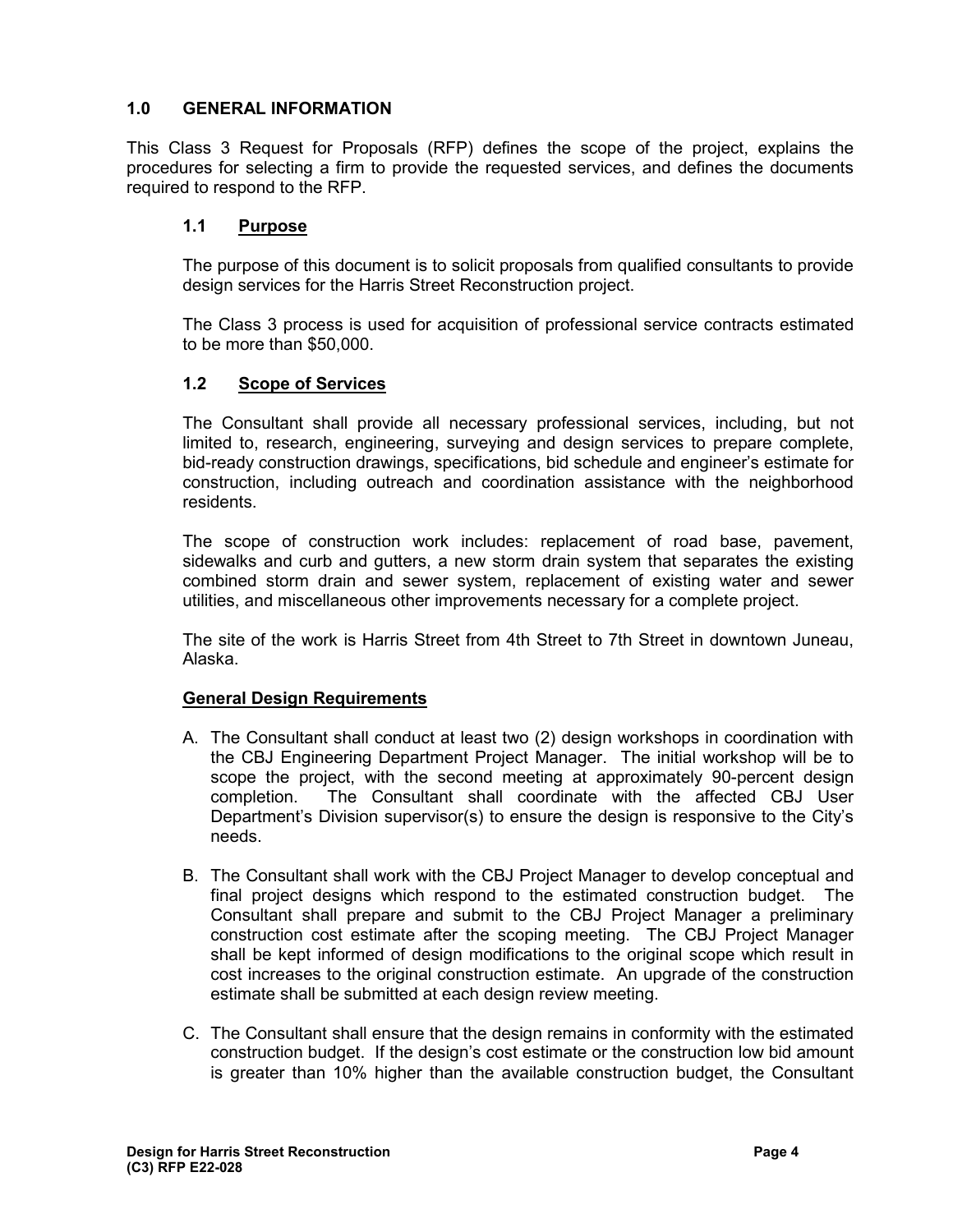shall redesign the project to conform to the estimated construction budget at no additional charge to the City.

- D. The Consultant shall submit to the CBJ Project Manager with the 90% design submittal an estimated construction schedule identifying: the lead times for major procurement items; estimated time duration of primary construction segments; and any mandated shutdowns (i.e., inclement weather, anadromous fish closures, etc.).
- E. The Consultant shall attend all required public meetings and shall be available to present the design and project schedule to the Assembly, or their subcommittee, if directed by the CBJ Engineering Department.
- F. The Consultant shall contact the local residents affected by the project in order to keep them informed of the project and to address their concerns. The Consultant shall attend at least one public meeting to discuss the project with local residents.
- G. The Consultant shall research all as-built records, property surveys, and government or private sources necessary to define right-of-way limits, required or existing easement conditions and/or requirements, and existing public and private utility locations. The Consultant's design engineer shall field-verify as-built information used in design.
- H. The Consultant shall conduct all necessary field surveys for design, including a comprehensive as-built survey with elevations and field-located public and private utilities giving particular attention to potential conflicts with all utilities, and to surface and subsurface drainage from adjacent properties. The surveys shall extend up the intersecting streets a sufficient distance to provide a complete assessment of design needs at the intersection and to allow for future utility expansion as applicable. The Consultant shall establish the design control lines at the project site during the design phase. The horizontal and vertical data for the control lines shall be shown on the contract drawings and shall set a minimum of two (2) fixed control points, within sight of each other, for each control line.
- I. The Consultant shall assist the CBJ Engineering Department in acquiring all required federal, state, local and/or private permits and/or easements for construction and maintenance which result from the Consultant's design. The Consultant shall notify the CBJ Engineering Department early in the design process of any potential easements or permits. The Consultant shall obtain the CBJ Project Manager's approval before finalizing any design requiring easements or permits. The Consultant shall assist the CBJ Project Manager in preparing any legal documents or permit applications by providing boundary descriptions and drawings, as required by the CBJ Project Manager.
- J. If the project design includes the demolition, construction or renovation of a building, or other improvements that require a CBJ Building Permit, the Consultant shall be responsible for providing all required information and drawings necessary to obtain the Building Permit. The Consultant shall assist the CBJ Project Manager in providing all requested information to the CBJ Permit Center in order to determine code, zoning, and permitting compliance. Permit fees will be paid by the CBJ.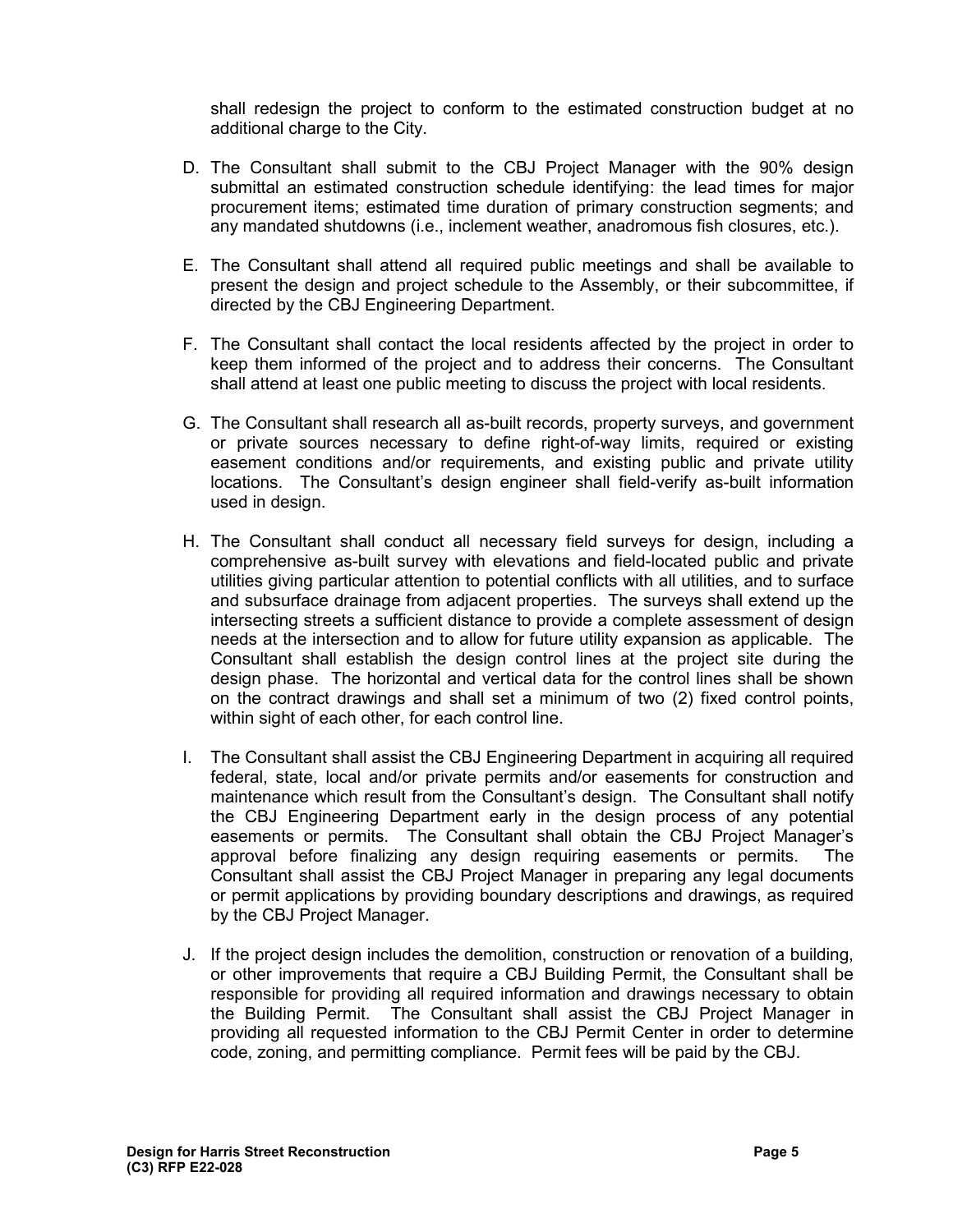- K. The Consultant shall provide consulting services through the bid and award phase to answer questions referred by the Contract Administrator. The Consultant shall attend the Pre-Bid Conference, keeping appropriate notes thereof, and, in cooperation with the CBJ Engineering Department, immediately prepare any addenda resulting therefrom for issuance by the City. The Consultant shall attend the Pre-construction Conference to assist the CBJ Project Manager and provide design clarification as requested by the CBJ Project Manager during construction.
- L. The Consultant shall provide design clarification as requested by the CBJ Project Manager during construction. Design Clarification and Verification Requests (DCVR) shall be addressed in a timely manner and at no additional cost to the City. The CBJ Project Manager may authorize additional compensation for DCVR's but not in the instance of a design error.
- M. Bid-ready drawings and technical specifications shall be submitted as described below.
- N. The Consultant shall utilize an internal, proven quality control program for documents presented to the Client at all submittal levels, including consolidated document plan review and corrections with documents from all disciplines integrated and reviewed, prior to submittal.

# **Bid-Ready Construction Document Submittal**

All contract documents submitted by the Consultant shall conform to current CBJ Engineering Department construction contract format and procedures. The CBJ Engineering Department uses the Construction Specifications Institute (CSI) SectionFormat and PageFormat as designed by "SpecText". In accordance with the SpecText format, the CBJ utilizes the following  $3$  – Part Section format: Part  $1$  – General; Part 2 – Products; Part 3 – Execution. Within Parts, the headings and paragraph sub-levels are designed as follows: 1) Part Number.Ascending Number; 2) Capitalized Letter (ascending); 3) Number (ascending); 4) Non-capitalized letter (ascending).

 $\triangleright$  The CBJ will prepare Division 0 – Bidding and Contract Requirements portion of the contract specifications, excluding the following sections that the Consultant shall provide if applicable to the project:

Section 00005 – Table of Contents (include Drawing index)

Section 00310 – Bid Schedule

Section 00852 – Permits

Section 00853 – Standard Details

Special Provisions – if the Standard Specifications for Civil Engineering Projects and Subdivision Improvements December, 2003 Edition with current errata sheets (Standard Specifications) document is referenced.

These "boilerplate" specifications of Division 0 sections are available electronically for Consultants to modify. It is strongly encouraged that the Consultant contact the CBJ Engineering Contracts office to obtain current versions of these specification sections. Additionally, the Consultant shall promptly notify the CBJ Project Manager of any required changes to other Division 0 sections that are specific to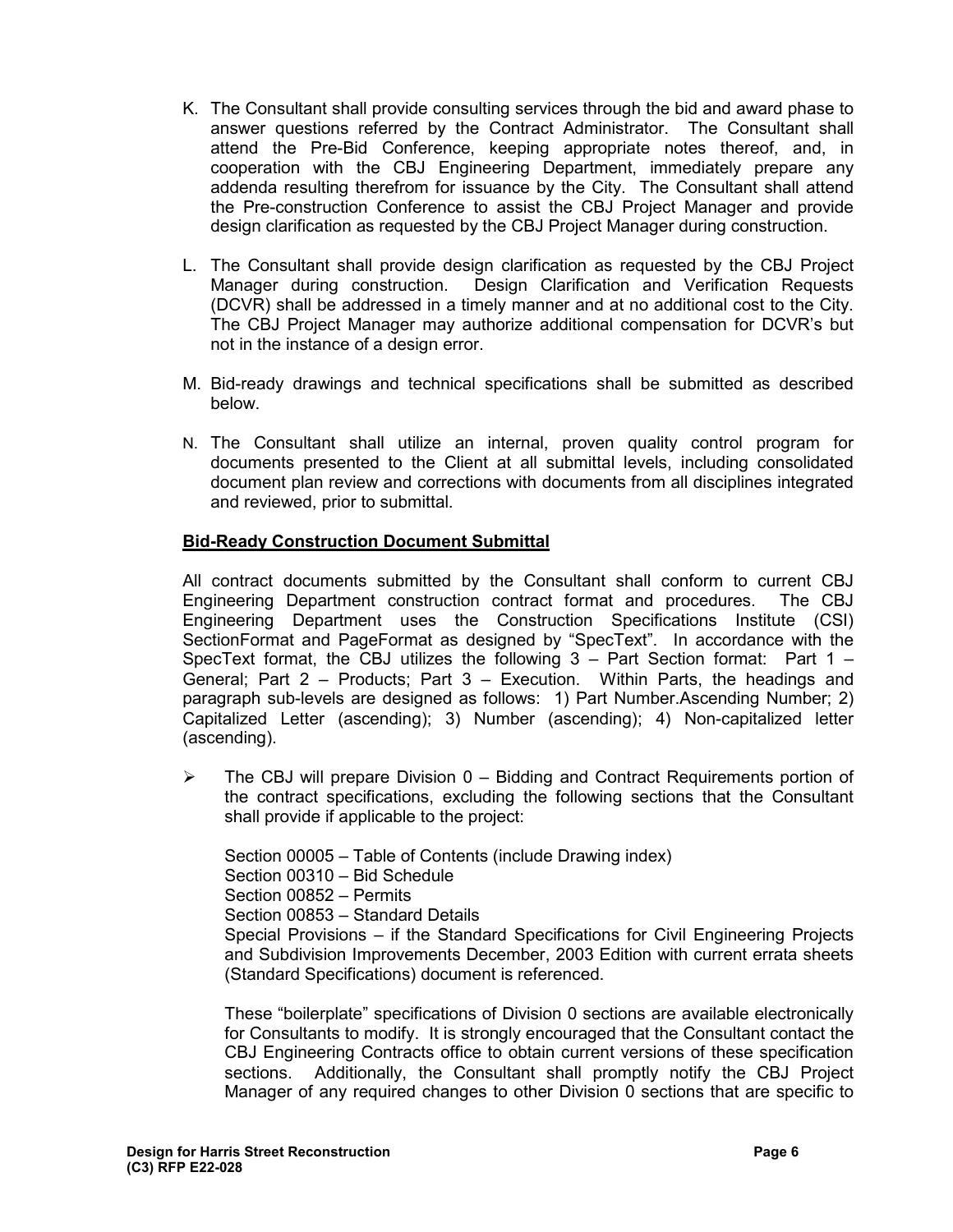the project, including but not limited to, Section 00800 – Supplemental General Conditions.

The Consultant will review the Standard Specifications and prepare a Special Provisions section modifying it as needed for the project.

In addition to preparing the Special Provisions, the Consultant is responsible for preparation and timely submission of all Technical Specifications required for the project. Industry specifications or references that are mentioned in the specifications provided by the Consultant shall, upon request, be made available for review by the CBJ Project Manager.

- $\triangleright$  Bid-ready construction documents shall be submitted in the following hard copy and electronic formats. Electronic files shall be submitted on a CD and clearly labeled as to its contents.
	- One set of 8 1/2"X11" print-ready (hard copy) technical specifications
	- One set of 11"X17" print-ready (hard copy) signed, stamped drawings
	- Electronic copy of technical specifications in Word and PDF format
	- Electronic copy of all stamped, signed drawings, individually saved as PDF-formatted files formatted to print on 11"X17" paper.
- $\triangleright$  Within 10 days following the Bid Opening, Consultant shall provide the following:
	- An electronic copy of all stamped, signed drawings in .pdf format, one set formatted to print on 11"X 17" and one set formatted to print on 22"X34" paper, which are conformed, incorporating all changes or replacements made to drawings via addenda;
	- Electronic copy of all drawings in AutoCAD 2020 format.
- $\triangleright$  The font size on the 11"X17" drawings shall not be less than 10. All drawings and details shall have bar scales. All final design drawings shall be stamped and signed by a professional licensed for the given type of work in the State of Alaska.

All electronic documents shall be created using AutoCAD 2020 and Word 2016. If a more current version of AutoCAD is used to create drawings, all files need to be saved down to version 2008 at the latest. The DWG files shall be saved in a manner such that an 11"X17" size copy can be plotted immediately when the file is opened in AutoCAD without executing any intermediate commands. The Consultant shall bind all external references, if used, and shall ensure that any blocks are in working order. All "plot style" configuration files required to produce an exact replica of the submitted hard copies shall be included. Viewports in DWG files shall be locked to ensure that the scale remains accurate. In order to condense DWG files to their most efficient size, each file should be purged of all blocks, dim styles, layers, line types, plot styles, shapes, table and text styles that are not being used in the DWG. No files shall be compressed.

# **1.3 Completion**

100% bid-ready drawings, specifications and construction estimate shall be submitted by September 15, 2021.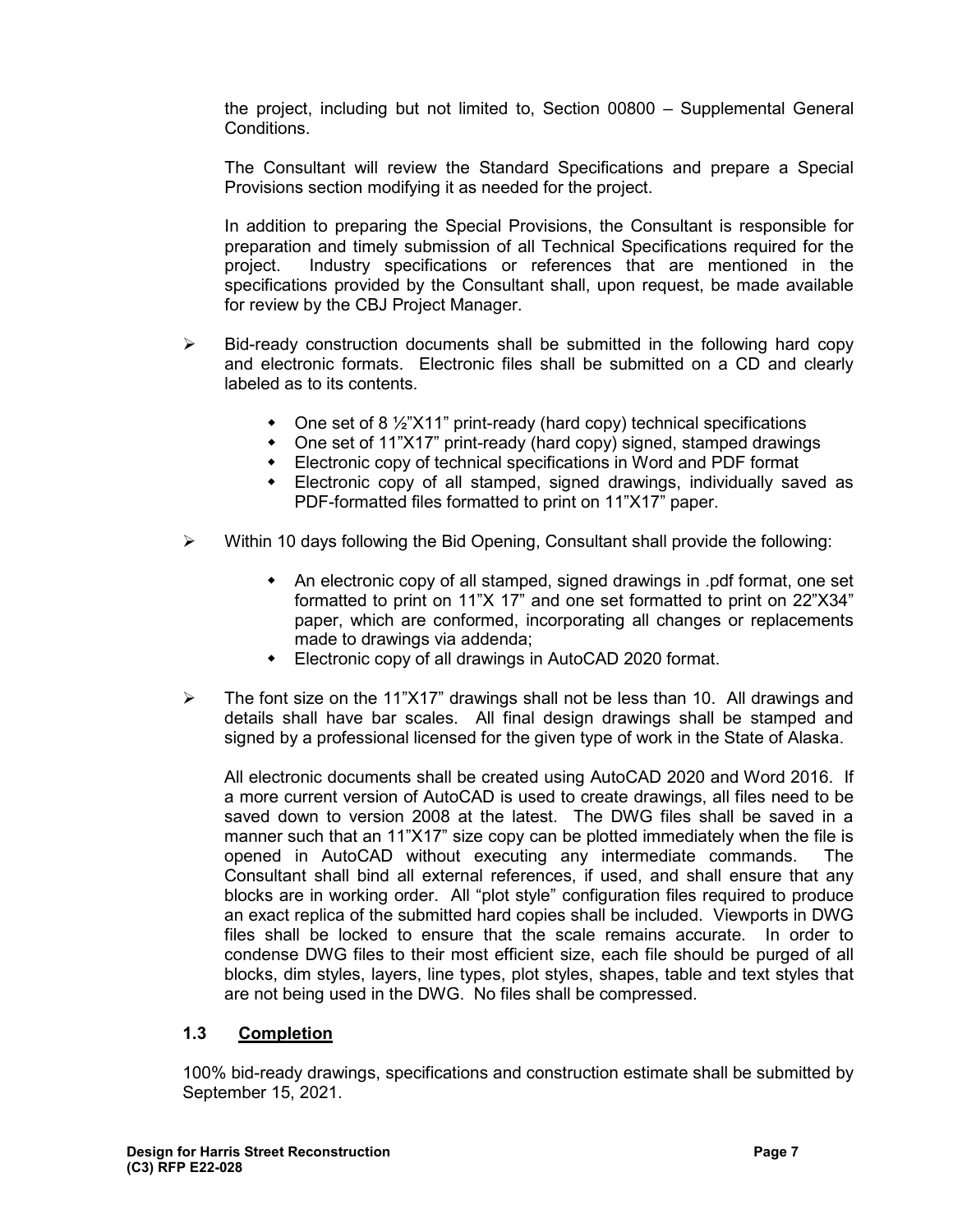# **1.4 Background**

Juneau is Alaska's Capital City. The CBJ municipal offices are located at 155 South Seward Street, Juneau, Alaska 99801. The Engineering Department is located on the 3rf Floor of the Marine View Center, 230 South Franklin Street, Juneau, Alaska.

# **1.5 Questions**

Questions regarding this proposal should be directed to:

Greg Smith, Contract Administrator City and Borough of Juneau ENGINEERING DEPARTMENT Marine View Center – 3rd Floor **email:** [Greg.Smith@juneau.org](mailto:Greg.Smith@juneau.org) 230 South Franklin Street **Telephone:** (907) 586-0800 ext. 4194 Juneau, Alaska 99801 **Fax:** (907) 586-4530

Office hours are 8:00 a.m. to 4:30 p.m. local time, Monday through Friday.

# **1.6 Standard Contract Language**

Attached to this RFP is the CBJ's standard contract (Attachment 1) which should be carefully reviewed by proposers, as it is the form of agreement that the CBJ intends that the selected Consultant sign in the event of acceptance of its proposal.

# **2.0 Rules Governing Competition**

# **2.1 Pre-Proposal**

Proposers should carefully examine the entire RFP and any addenda thereto, and all related materials and data referenced in the RFP. Proposers should become fully aware of the nature of the services requested and the conditions likely to be encountered in performing the services.

# **2.2 Proposal Development**

The content of proposals will be kept confidential until the selection of the Consultant is publicly announced. All materials submitted in response to this RFP will become the property of the CBJ. Proposals shall be retained for the official files of the Engineering Department and will become public record after announcement of the successful Proposer. The CBJ reserves the right to reject any or all proposals. Proposals are to be prepared in such a way as to provide a straightforward, concise delineation of the Proposer's capabilities to satisfy the requirements of this RFP. Emphasis should be concentrated on conformance to the RFP instructions, responsiveness to the RFP requirements, and on completeness and clarity of content.

This solicitation does not commit CBJ to select any Consultant(s) for the requested services. All costs associated with the respondents' preparations, submission and oral presentations (if applicable) shall be the responsibility of the Proposer.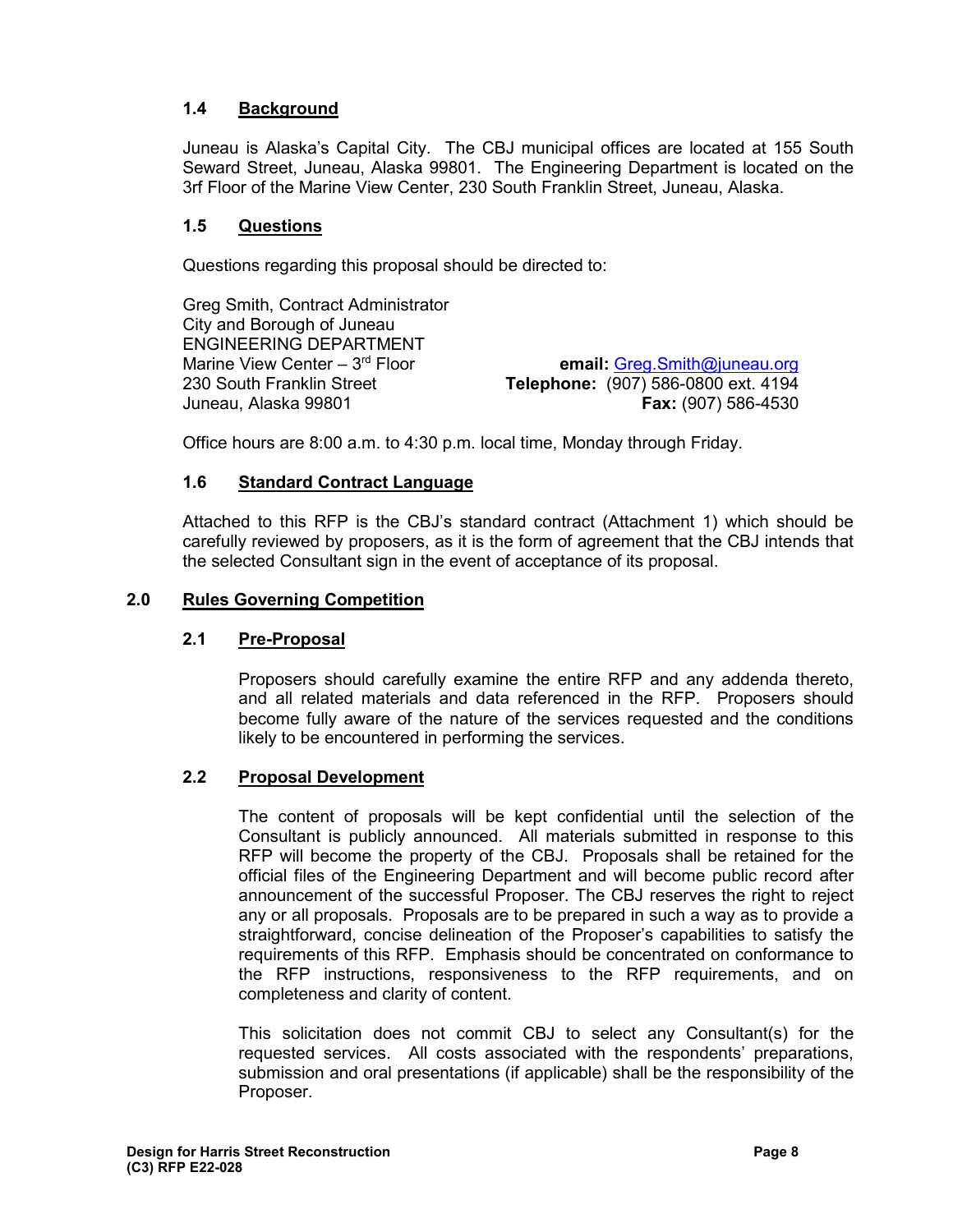Submission of a proposal indicates acceptance by the proposer of all the terms, conditions and specifications contained within the RFP. Proposals must be received no later than the date and time specified in the cover letter. Proposals not received by the date and time specified in the cover letter will not be considered.

# **2.3 Disclosure of Proposal Contents**.

The City and Borough of Juneau, a municipal corporation and political subdivision of the State of Alaska, is subject to the Alaska Public Records Act codified at AS 40.25.100-220, and the public records provisions in the CBJ Charter, section 15.7. The contents of proposals submitted in response to this RFP will be kept confidential until the top ranked proposer is announced. Immediately following announcement, all proposals become public information. Trade secrets and other proprietary data contained in a proposal may be held confidential, to the extent allowed by law, by the Purchasing Officer, upon request in writing by a proposer. Material considered confidential by the proposer must be clearly identified and marked (page, section, etc) by the proposer, and the proposer must include a brief statement that sets out the reasons for confidentiality. Marking the entire proposal confidential is not acceptable and may be cause for the City to reject your proposal as nonresponsive.

# **3.0 PROPOSAL CONTENT REQUIREMENTS**

The response to this RFP shall be in letter form, not more than seven (7) numbered pages in length. The information requested below should be organized in the manner specified in order to achieve a uniform review process and obtain the maximum degree of comparability for the Selection Committee.

- o Proposed Method to Accomplish the Project: Proposal shall demonstrate an understanding of the requested scope of services. Include proposed work schedule and methodology for accomplishing the project, showing insight to the specific details of the project. The proposer shall provide detail on their internal QA/QC program and should provide examples of internal review of plans assembled with multiple disciplines and consultants.
- o Organization and Capacity of the Firm: Identify the consultant team proposed for this project and demonstrate their ability to perform the desired services within the established schedule. The proposal should discuss the current workload of staff proposed for the requested services.
- $\circ$  Firm's Representation: The proposal shall specify readily available personnel to accomplish the desired services. Key personnel shall be named, their roles within the project clearly identified and the specific hourly rate or job class that each of the key personnel will be billed for this project. Other project commitments of key personnel shall also be identified. The level of involvement should be displayed in a way which is consistent with the scale of the project. The qualifications of personnel shall be included.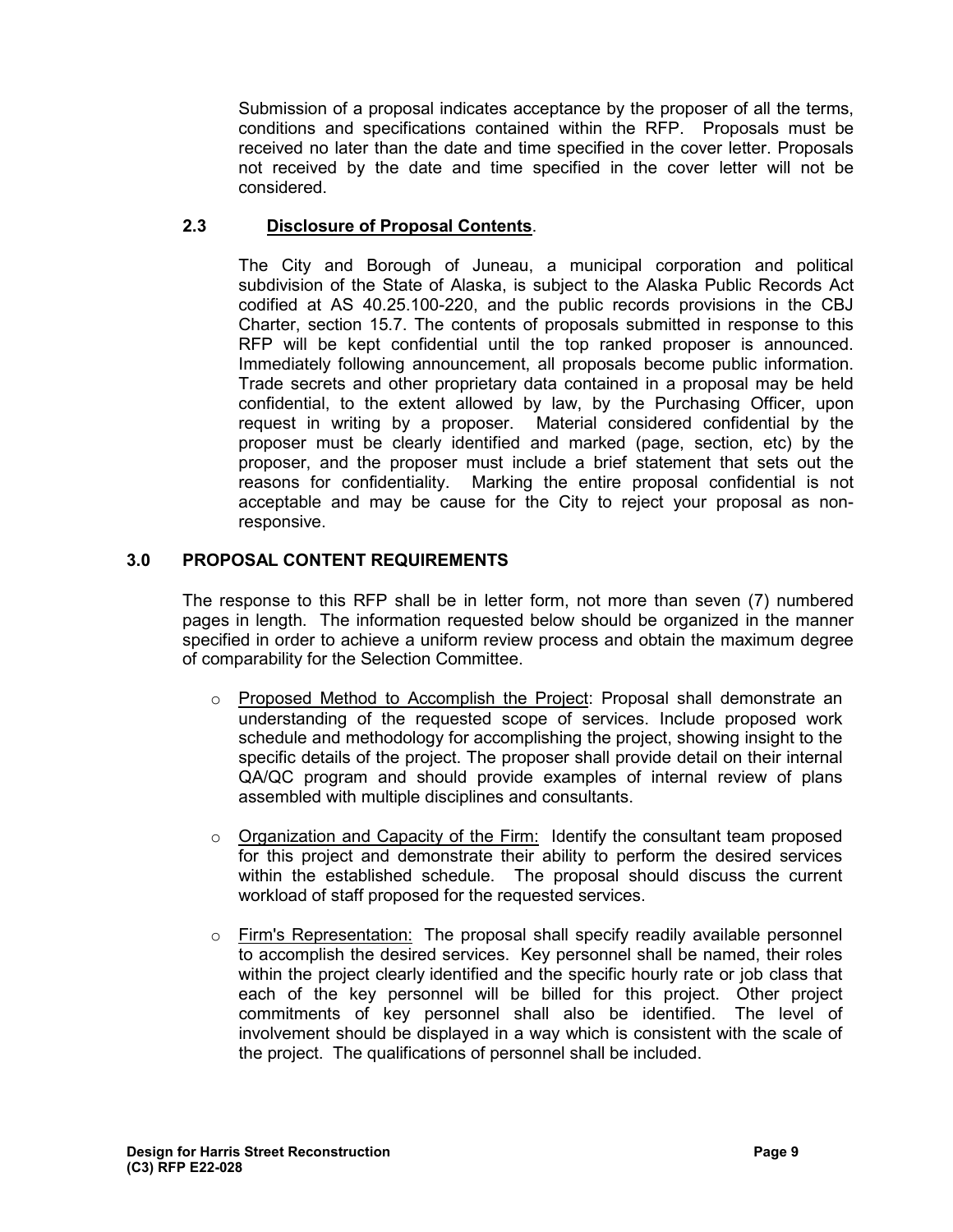- o Firm's Experience with Similar Projects: Proposal should include a list of projects of similar scale and scope, succinctly described, that were worked on by the people proposed for this project.
- $\circ$  Firm's Hourly Rates: Evaluation will include the hourly rates of pay for personnel to be used on this project. Hourly rates shall include all markups and multipliers. Include a list of reimbursable expenses typical for this type of project. Review the Standard Contract regarding allowable reimbursables.
- $\circ$  Quality of the Proposal: Evaluation will include the clarity and professional quality of the document(s) submitted.
- o Licenses: Professional registrations in the State of Alaska at the time of proposal submission is required (Alaska Statute 08.48.281). If a corporate license is held, the professional licensed in the State of Alaska (in order to obtain a corporate license) must be in responsible charge of the project, as well as the professional stamping the work. All survey work involving property or boundary surveys must be stamped by a Professional Land Surveyor licensed in the State of Alaska. All reports prepared by a registered professional licensed in the State of Alaska must be stamped by the registered professional. The proposal must include a statement indicating that all required corporate, all required professional occupational licenses and all other necessary licenses/certifications are currently held. License/certification numbers must be provided.
- o Acknowledge Receipt of All Addenda: Failure to acknowledge addenda may result in the proposal being considered non-responsive and subject to rejection.
- o Juneau Proposer according to SECTION 7.0.
- $\circ$  Resumes: Resumes may be attached to the proposal as appendices and will not be included in the page count for proposals. *Limit resume length to one page per person.*

# **4.0 EVALUATION OF PROPOSALS**

# **4.1 Criteria**

Proposals will be evaluated and scored, using the criteria on the EVALUATION/RANKING page, found at the end of this document, in order to ascertain which proposal best meets the needs of the CBJ. The items to be considered during the evaluation and the associated point values are located on the EVALUATION/RANKING sheet at the end of this RFP.

# **4.2 Evaluation Data**

The evaluation Data discussed below is the presented in an effort to delineate what criteria will be used to score proposals. Please do not include a separate section in your proposal for Evaluation Data. Much of the information discussed and requested below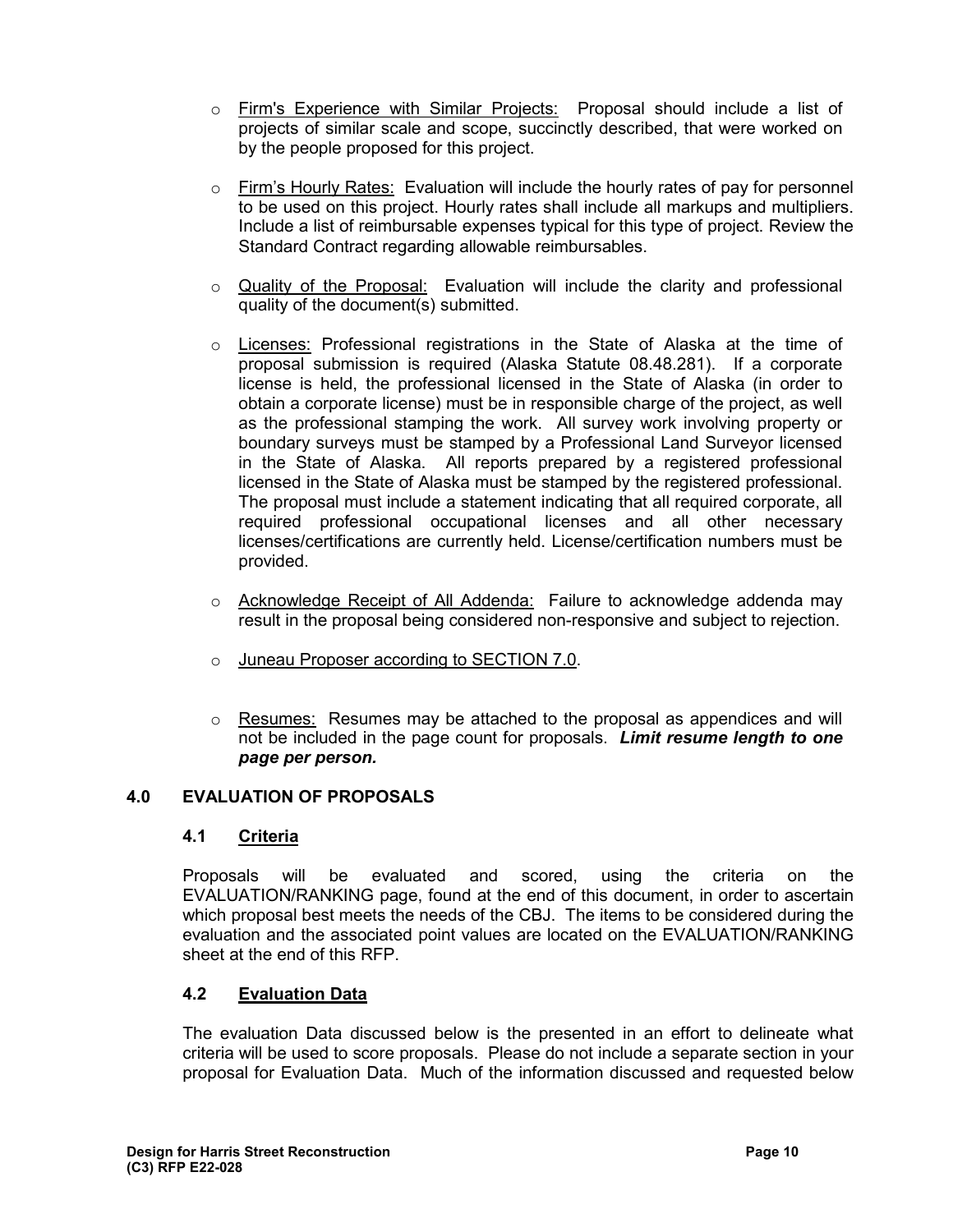should be included in the proposal as part of the Proposal Content Requirements discussed in SECTION 3.0 of this RFP.

- 4.2.1 Proposed Method to Accomplish the Project
	- a. Proposer exhibits a complete understanding of the project and requested deliverables. **Scoring weight 10%**
	- b. Proposer identifies general or specific problems within the design area and provides solutions and improvements related to the project. **Scoring weight 10%**
	- c. Proposer identifies the Quality Assurance and Control Program they will utilize on this project and should provide examples of internal review of plans assembled with multiple disciplines and consultants. **Scoring weight 10%**
- 4.2.2 Organization and Capacity of Proposed Team
	- a. Proposer's organization and the ability to perform the desired services within the established schedule. **Scoring weight 10%**
	- b. Proposer's experience and performance with similar projects, give specific examples of projects worked on by proposed team members. **Scoring weight 15%**
	- c. Proposer's ability to effectively interact with affected members of the public or stakeholder groups. **Scoring weight 5%**
- 4.2.3 Relevant Experience and Past Record of Performance
	- a. Proposed team member/personnel's qualifications. **Scoring weight 15%**
	- b. Past record of performance customer care (meeting deadlines and milestones, etc.). **Scoring weight 10%**

# 4.2.4 Firm's Hourly Rates

Evaluation will be made on the proposed hourly rates of pay for personnel to be used on this project. **Scoring weight 5%**

# 4.2.5 Quality of the Proposal

Is proposal clear and concise? Is proposal responsive to the needs of the project? Evaluation will include the clarity and professional quality of the document(s) submitted. **Scoring weight 5%**

### 4.2.6 Juneau Proposer according to **SECTION 7.0**

Prime Consultant meets Juneau Proposer requirements as stipulated in Section 7.0 – Juneau Proposer Points. **Scoring weight 5%**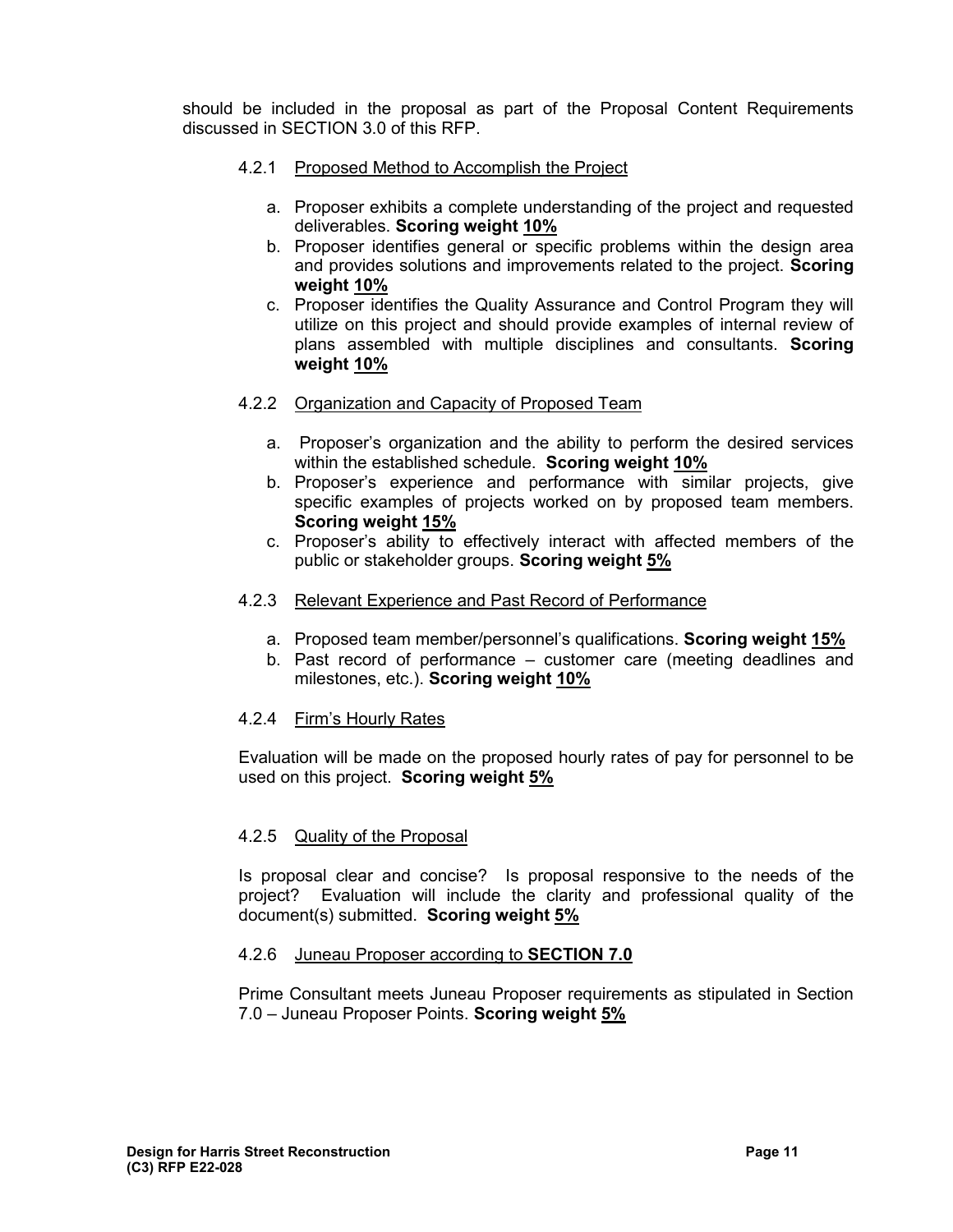# **4.3 Evaluation Process**

Evaluation of the proposals will be performed by a committee selected by the City and Borough of Juneau. The intent of the CBJ is to make award based on written proposals.

# **5.0 SELECTION AND AWARD**

An evaluation committee will review, evaluate, score and rank proposals, in accordance with criteria identified below and the Evaluation/Ranking sheet located at the end of this RFP. Clarification of submitted material may be requested during the evaluation process. Interviews by telephone with top ranked Proposers may also be conducted at the discretion of the evaluation committee. If necessary, in-person interviews will be conducted. Finalists will be notified and informed of interview requirements. In the event of a tie in the ranking totals, only the raw scores of the Proposers who are tied will be totaled to determine the appropriate ranking. The successful Proposer will be invited to enter into contract negotiations with CBJ. Upon conclusion of successful negotiations and compliance with any pre-award obligations, award will be made in the form of a contract and a purchase order, if appropriate, will be sent to the Consultant. If an agreement cannot be reached during the negotiation process, the City will notify the Proposer and terminate the negotiations. Negotiations may then be conducted with the next Proposer in the order of its respective ranking.

# **6.0 INSURANCE REQUIREMENTS**

The insurance requirements for this project are specified in Attachment 1 – Sample Contract, under Appendix C.

# **7.0 JUNEAU PROPOSER POINTS**

Juneau proposer points shall be awarded if the Proposer is determined to be a "Juneau proposer" meeting the criteria of CBJ's Purchasing Ordinance 53.50, Section 53.50.010. CBJ Ordinance 53.50 can be viewed electronically at the following internet address: [www.juneau.org/law.](http://www.juneau.org/law) *Note: The criteria for meeting Juneau Proposer requirements have changed. Please review the new requirements and contact the CBJ Engineering Department or Purchasing Division with any questions.* 

A paper copy of the CBJ Purchasing Ordinance is available upon request from the CBJ Engineering Department or Purchasing Division.

# **8.0 PROTESTS**

The protest period begins with the posting of a notice of apparent successful proposer, in the CBJ Purchasing Division.

Protests shall be executed in accordance with CBJ Ordinance 53.50.062 PROTESTS and 53.50.080 ADMINISTRATION OF PROTEST. Copies of the ordinances describing protest procedures are available from the CBJ Purchasing Division, 155 South Seward Street, Juneau, Alaska. Questions concerning protests or protest procedures should be directed to the CBJ Purchasing Officer at 907-586-5215 ext. 4071. CBJ Ordinance 53.50 can be viewed electronically at the following internet address: [www.juneau.org/law.](http://www.juneau.org/law)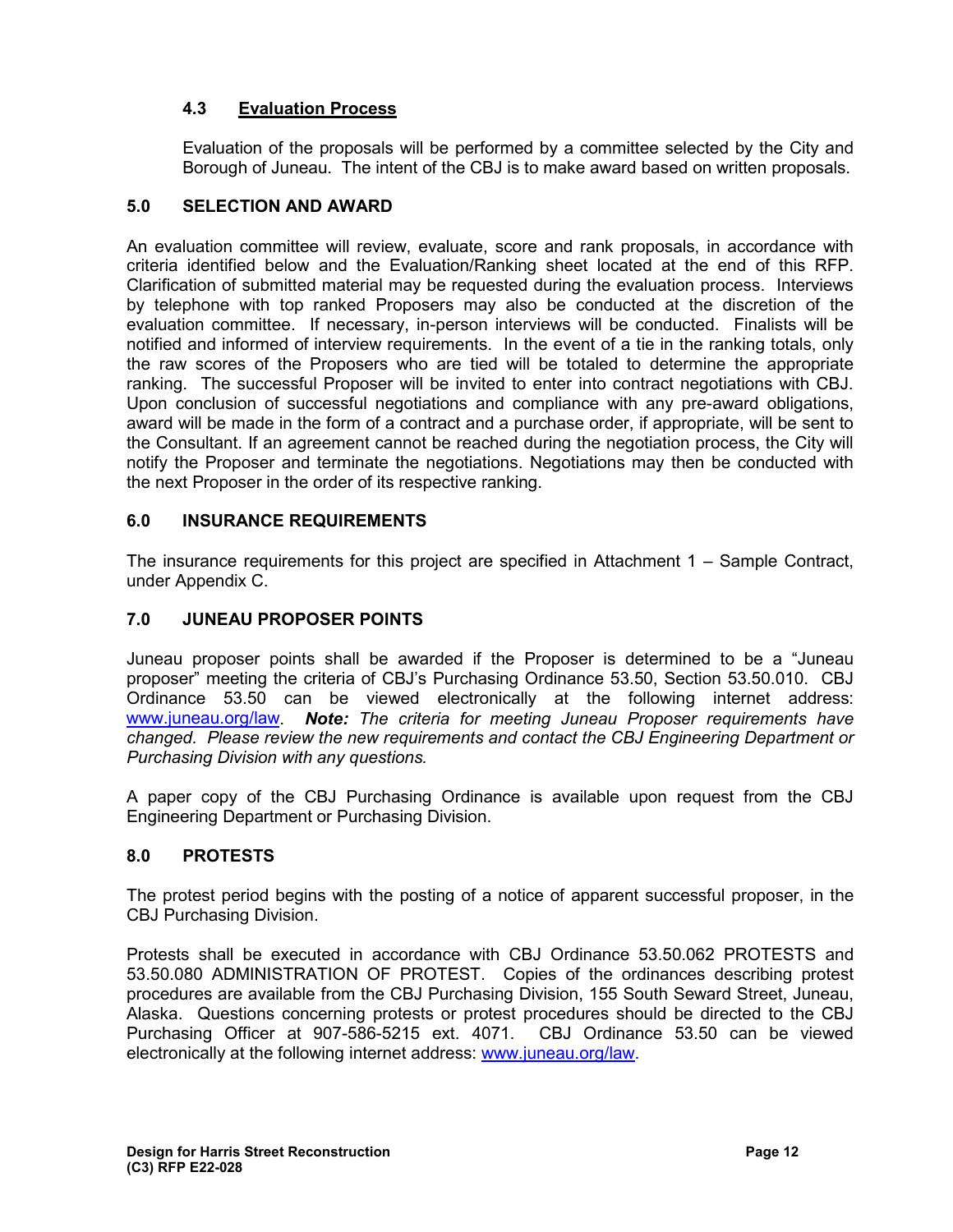# **9.0 CONSULTANT'S GOOD STANDING WITH CBJ FINANCE DEPARTMENT**

Consultants must be in good standing with the CBJ prior to award, and prior to any contract renewals, and in any event no later than *seven business days* following notification by the CBJ of intent to award. **Good standing** means: all amounts owed to the CBJ are current and the Consultant is not delinquent with respect to any taxes, fees, assessment, or other monies due and owed the CBJ, or a Confession of Judgment has been executed and the Consultant is in compliance with the terms of any stipulation associated with the Confession of Judgment, including being current as to any installment payments due; and Consultant is current in all CBJ reporting obligations (such as sales tax registration and reporting and business personal property declarations). Failure to meet these requirements may be cause for rejection of your proposal. To determine if your business is in good standing, or for further information, contact the CBJ Finance Department's Sales Tax Division at (907) 586-5215 for sales tax issues, Assessor's Office at (907)586-5215 for business personal property issues, or Collections Division at (907) 586-5215 for all other accounts.

### *Note: Juneau Proposer preference (7.0) has requirements regarding a firm's good standing with the City at the time a proposal is submitted. Please review the Purchasing Code cited.*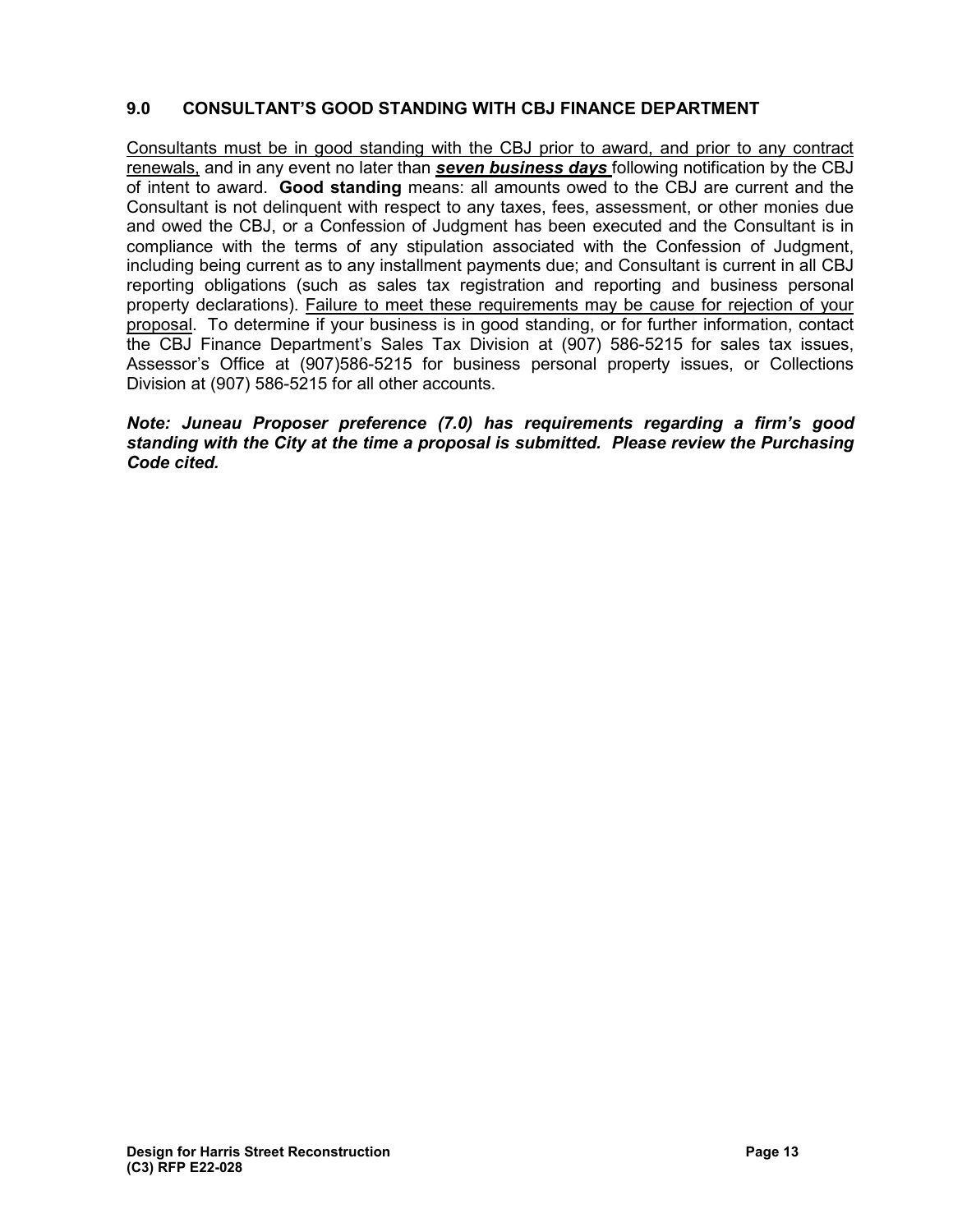#### PROPOSAL EVALUATION FORM CONSULTING FIRM:

| Section            | Criteria - Per SECTION 4.2 of RFP                                       | Criteria<br>Weight | Outstanding<br>(10 points) | <b>Adequate To Good</b><br>(6 7 or 8 points) | <b>Marginally Acceptable</b><br>(3 or 4 points) | Unacceptable<br>(0 or 1 point) | <b>Sub Total</b> |
|--------------------|-------------------------------------------------------------------------|--------------------|----------------------------|----------------------------------------------|-------------------------------------------------|--------------------------------|------------------|
|                    |                                                                         |                    |                            |                                              |                                                 |                                |                  |
|                    | 4.2.1 Proposed Method to Accomplish the Project.                        |                    |                            |                                              |                                                 |                                |                  |
|                    | Proposer exhibits a complete understanding of the project and           |                    |                            |                                              |                                                 |                                |                  |
|                    | a. requested deliverables.                                              | 10                 |                            |                                              |                                                 |                                |                  |
|                    | Proposer identifies general or specific problems within the design area |                    |                            |                                              |                                                 |                                |                  |
|                    | b. and provides solutions and improvements related to the project.      | 10                 |                            |                                              |                                                 |                                |                  |
|                    | Proposer identifies the Quality Assurance and Control Program they      |                    |                            |                                              |                                                 |                                |                  |
|                    | will utilize on this project and should provide examples of internal    |                    |                            |                                              |                                                 |                                |                  |
|                    | c. review of plans assembled with multiple disciplines and consultants. | 10                 |                            |                                              |                                                 |                                |                  |
|                    | 4.2.2 Organization and Capacity of Proposed team                        |                    |                            |                                              |                                                 |                                |                  |
|                    |                                                                         |                    |                            |                                              |                                                 |                                |                  |
|                    | a. Organization and ability to perform services within desired schedule | 10                 |                            |                                              |                                                 |                                |                  |
|                    | b. Proposer's experience and performance with similar projects.         | 15                 |                            |                                              |                                                 |                                |                  |
|                    | Proposer's ability to effectively interact with affected members of the |                    |                            |                                              |                                                 |                                |                  |
|                    | c. public or stakeholder groups.                                        | 5                  |                            |                                              |                                                 |                                |                  |
|                    | 4.2.3 Relevant Experience                                               |                    |                            |                                              |                                                 |                                |                  |
|                    | a. Team member/personnel qualifications                                 | 15                 |                            |                                              |                                                 |                                |                  |
|                    |                                                                         |                    |                            |                                              |                                                 |                                |                  |
|                    | b. Past record of performance                                           | 10                 |                            |                                              |                                                 |                                |                  |
|                    | 4.2.4 Firms Hourly Rates                                                | 5                  |                            |                                              |                                                 |                                |                  |
|                    |                                                                         |                    |                            |                                              |                                                 |                                |                  |
|                    | 4.2.5 Quality of Proposal                                               | 5                  |                            |                                              |                                                 |                                |                  |
|                    | 4.2.6 Juneau Proposer (per Section 7.0)                                 | 5                  |                            |                                              |                                                 |                                |                  |
| <b>GRAND TOTAL</b> |                                                                         |                    |                            |                                              |                                                 |                                |                  |

#### **Scoring**

No scores using 2, 5, 9 Maximum Score Achievable = 1,000 and the state of the state of the Evaluator **Evaluator** 2011 and the State of the State of the State of the State of the State of the State of the State of the State of the State of the Sta Juneau Proposer Points awarded by Contracts Division = 10 or 0 points Outstanding = 10 Adequate to Good = 6, 7, 8 Marginally Acceptable = 3 or 4 Unacceptable or Poor = 0 or 1

Rank\_\_\_\_\_\_\_\_\_\_\_\_\_\_\_Date\_\_\_\_\_\_\_\_\_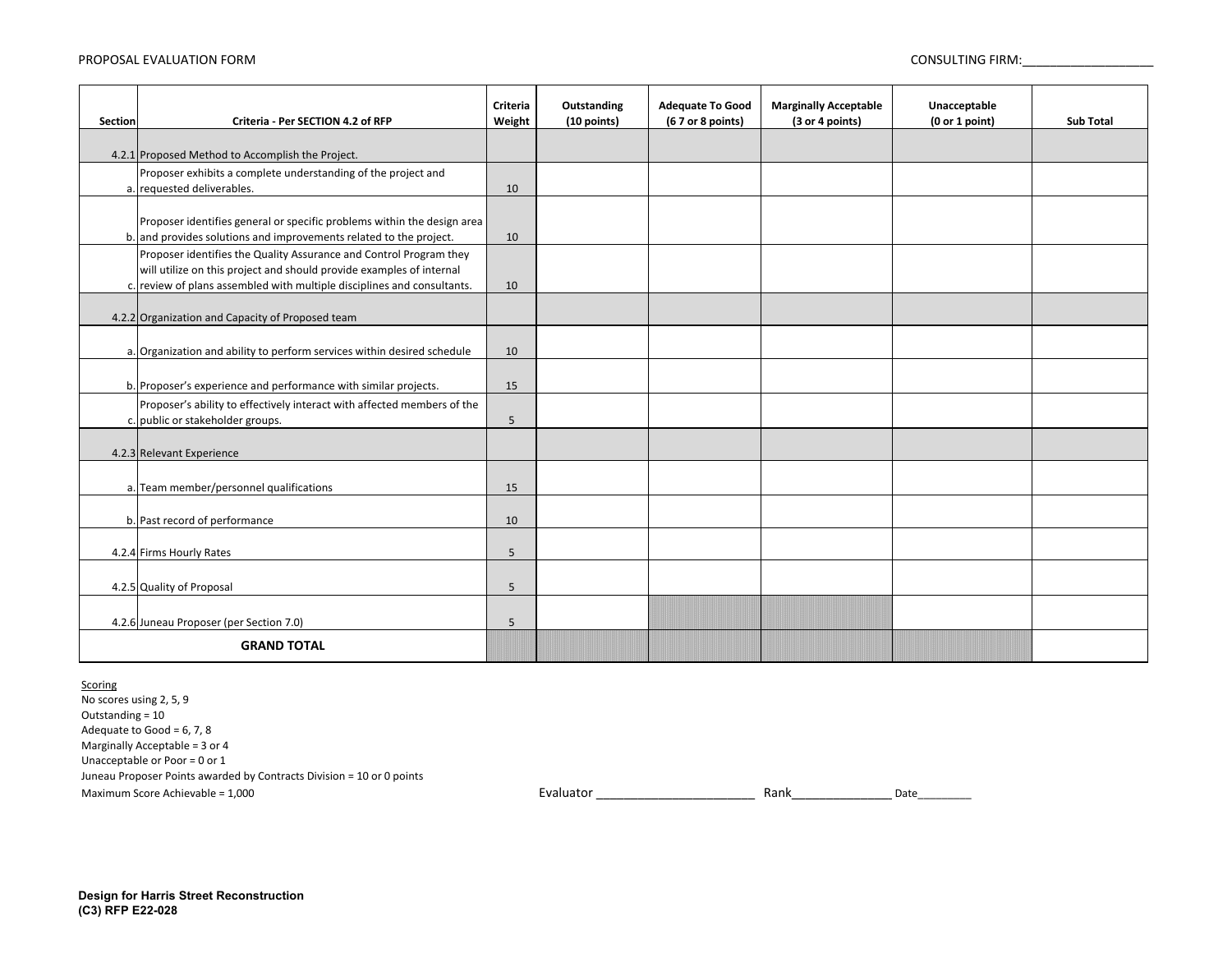

# **ATTACHMENT 1**

### **PROFESSIONAL SERVICES CONTRACT DESIGN SERVICES FOR HARRIS STREET RECONSTRUCTION Contract No. RFP E22-028**

**This Agreement** is entered into by and between the City and Borough of Juneau, Alaska<br>
("City") and company name ("City"), and  $\frac{\cdot}{\cdot}$  company name  $\frac{\cdot}{\cdot}$  ("Consultant"). address is  $\qquad \qquad$  phone and fax

# *Witnesseth:*

- **Whereas,** the City desires to engage the Consultant for the purpose of rendering certain professional services, and
- *Whereas,* the Consultant represents that it is in all respects licensed and qualified to perform such services //

*Now, Therefore, the parties agree as follows:* 

**1. CONTRACTUAL RELATIONSHIP.** The parties intend that an independent Consultant/City relationship will be created by this Contract. City is interested only in the results to be achieved, and the conduct and control of the work will lie solely with the Consultant. Consultant is not considered to be an agent or employee of  $/$ City $/$  for any purpose, and the employees of Consultant are not entitled to any benefits that  $\frac{1}{2}$  City  $\frac{1}{2}$  for City's employees. It is understood that the City does not agree to use the Consultant exclusively. It is further understood that the Consultant is free to contract for similar services to be performed for others while it is under contract with the City.

2. SCOPE OF SERVICE. The Consultant shall carry out in a professional and prudent manner all of the services required by the Contract. These services include  $\frac{d}{dt}$  of the services described in Appendix A. Consultant will diligently proceed with the Scope of Services, and will provide such services in a timely manner.

# **3. PERSONNEL, EQUIPMENT, SUPPLIES, AND LICENSES.**

- (A) Except as noted in Appendix A, the Consultant represents that it has or will secure at its own expense all personnel, equipment, and supplies required in performing the services under this Contract.
- (B) All of the services required hereunder will be performed by the Consultant or under its supervision.
- (C) None of the work or services covered by this Contract shall be subcontracted without prior written approval of the Contract Administrator.
- (D) Consultant warrants that it is fully licensed under all applicable local, state, and federal laws to perform the services to be provided hereunder.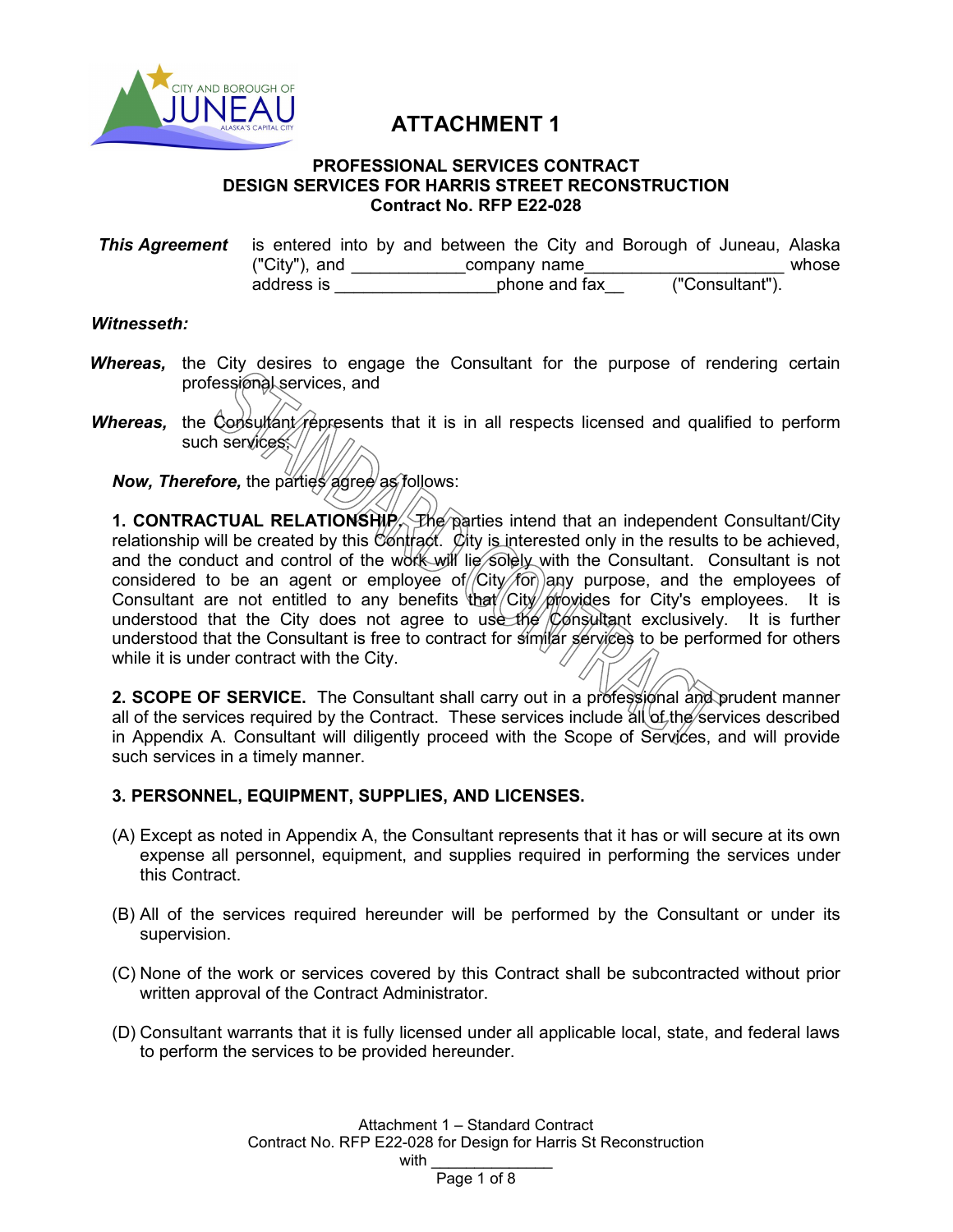**4. TIME OF PERFORMANCE.** The services of the Consultant are to commence after the execution of the Contract and issuance of Notice to Proceed and Purchase Order. All work shall be completed no later than the time specified in Appendix A. Amendment to this Contract may be made upon mutual, written agreement prior to the contract expiration date.

**5. REPORTING.** Except as authorized within Appendix A, the City's primary representative for this Contract shall be Michael Eich. The City Manager shall be an alternate representative. The City shall not be liable for Consultant's expenses incurred in reliance on directions received from any other municipal officer or employee. The Consultant's representative shall be

**6. COMPENSATION.** The City agrees to pay the Consultant according to the schedule attached as Appendix B. The Consultant's estimated fee schedule is attached to Appendix B.

\_\_\_\_\_\_\_\_\_\_\_\_\_\_\_\_\_\_\_\_\_\_\_.

**7. TERMINATION OF CONTRACT FOR CAUSE.** If, through any cause, except causes beyond the control of the Consultant, the Consultant shall fail to fulfill in a timely and proper manner its obligations under this Contract; or if the Consultant shall violate any of the covenants, agreements, or stipulations of this Contract, the City shall have the right to terminate this Contract by giving written  $m$  to the Consultant of such termination and specifying the effective date thereof, at least ten days before the effective date of such termination. In that event, all finished or unfinished documents, or other data, in whatever form, prepared by the Consultant under this Contract shall,  $\frac{1}{2}$  the  $\frac{1}{2}$  option of the City, become its property, and the Consultant shall be entitled to receive just and equitable compensation for any satisfactory work completed on such documents and materials, not to exceed the Contract amount.

**8. TERMINATION FOR CONVENIENCE OF CITY.** The City may terminate this Contract at any time by giving written notice to the Consultant of such termination and specifying the effective date thereof, at least thirty days before the effective day of such termination. In that event, all finished or unfinished documents and other materials as described in paragraph 7 above shall, at the option of the City become its property, and the Consultant  $\hat{w}$   $\hat{w}$   $\hat{p}$   $\hat{p}$  an amount not to exceed the sum set forth in Appendix B for work satisfactorily completed on or before the date of termination, less payments of compensation previously made.

**9. CONTRACT AGREEMENT.** All parties mutually agreed to the terms of this Contract. The Contract should not be construed in favor of or against any party. This Contract contains the entire agreement between the parties; there are no other promises, terms, conditions, or obligations other than those contained herein; and this Contract shall supersede all previous communications, representations or agreements, either oral or written, between the parties.

**10. CHANGES.** The City may, from time to time, require changes in the scope of services to be performed under this Contract. Such changes, including any increase or decrease in the amount of the Consultant's compensation, must be mutually agreed upon in writing before they will be regarded as part of this Contract.

**11. EQUAL EMPLOYMENT OPPORTUNITY.** The Consultant will not discriminate against any employee or applicant for employment because of race, color, religion, sex, or national origin.

Attachment 1 – Standard Contract **12. CONFLICTS OF INTEREST.** Consultant agrees that no employee of the City who has exercised or will exercise any authority over the specifications, procurement, supervision or payment for this Contract, and no member of the employee's immediate family, has had or will have any direct or indirect financial interest in this Contract. If the Consultant learns of any such

Contract No. RFP E22-028 for Design for Harris St Reconstruction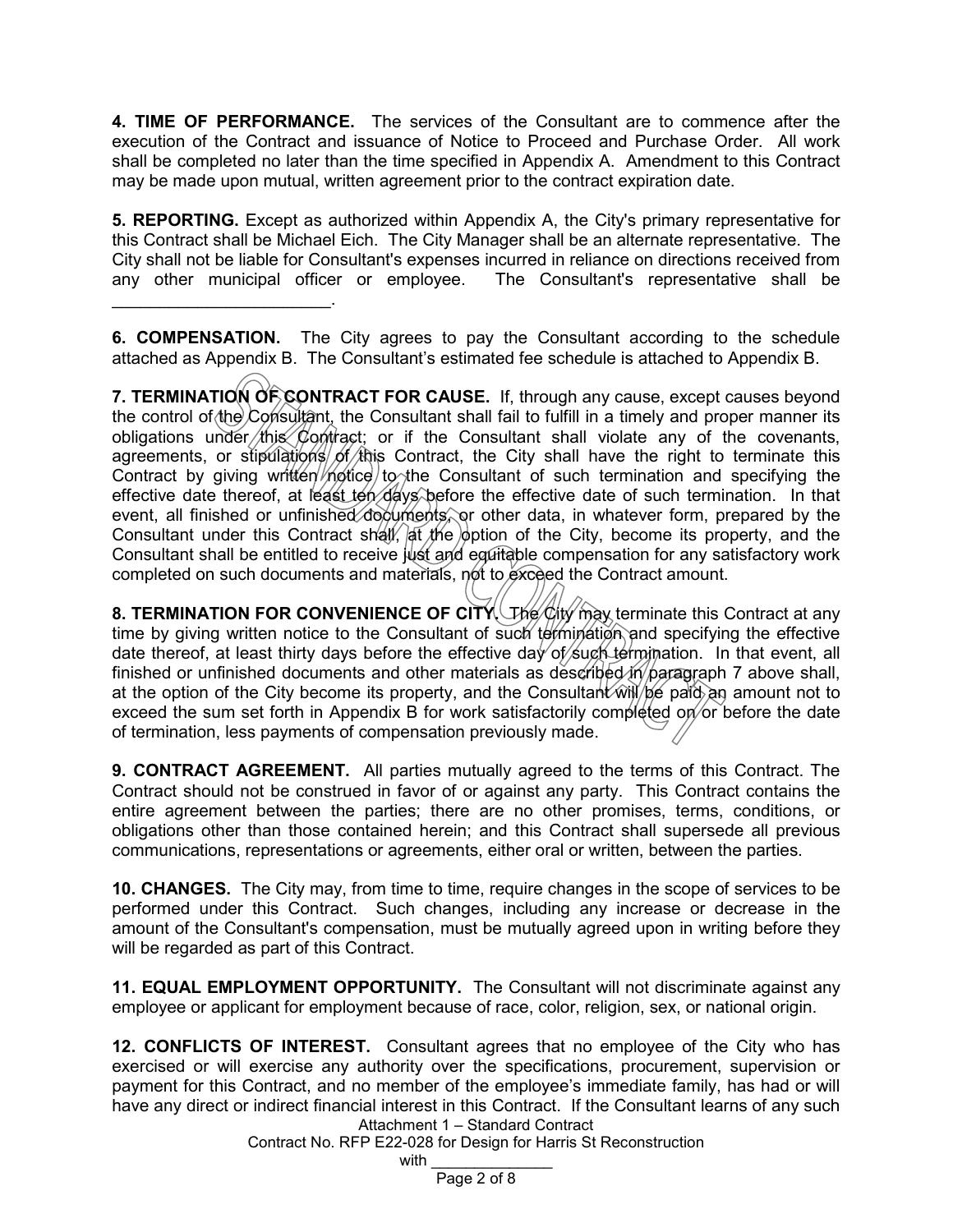interest, the Consultant shall without delay inform the City Attorney or one of the officers specified in Paragraph 5.

**13. ETHICS.** Consultant shall discharge its duties fairly, impartially and maintain a standard of conduct that competently serves the City and the interests of the City. Consultant shall at all times exercise unbiased judgment when performing its duties under this contract.

**14. PUBLIC RELATIONS.** Consultant shall issue press releases, respond to press inquiries, make public speeches, appear on broadcast media or otherwise engage in public relations regarding the project only with the specific approval of the CBJ Project Manager.

**15. ELECTED OFFICIALS.** The Consultant shall respond to project-related inquiries from elected officials by providing impartial, factual information, but shall not initiate contact or attempt to persuade an elected official to agree with any viewpoint or to take any official action. The Consultant will promptly notify the Project manager of any request by an elected official for project-related information.

**16. ASSIGNABILITY.** The Consultant shall not assign any interest in this Contract and shall not transfer any interest in the same without the prior written consent of the City; however, claims for money due or to become due to the Consultant from the City under this Contract may be assigned to a bank, trust company, or other financial institution without approval. Notice of any such assignment or transfer shall be *furnished* promptly to the City.

**17. FINDINGS CONFIDENTIAL.** Any information given to or prepared by the Consultant under this Contract which the City requests to be kept as confidential shall not be made available to any individual or organization by the Consultant without the prior written approval of the City.

**18. IDENTIFICATION OF DOCUMENTS.** All reports, maps, and other documents completed as a part of this Contract, other than documents exclusively for internal use within the City, shall carry a City notation or logo as directed by the City.

**19. PUBLICATION, REPRODUCTION, AND USE OF MATERIALS.** No services, information, computer program elements, reports or other deliverables which may have a potential patent or copyright value produced in whole or in part under this Contract shall be subject to copyright in the United States or any other country.

If a copyright applies by law to the work produced under this Contract, that copyright will either be signed over to the City or the City will be given unrestricted license to the copyright. The City shall have unrestricted license to publish, disclose, distribute, and otherwise use, in whole or in part, any reports, data, or other materials prepared under this Contract. If this Contract includes architectural and/or engineering design services, any use of the design features or details produced under this Contract on other City facilities will be at the City's risk.

**20. RECORDS.** During performance and after termination of this Contract, each party shall make available to the other party for inspection and copying, all records, whether external or internal, having any relevance to this Contract.

**21. INSURANCE REQUIREMENTS.** Consultant has secured and agrees to keep and maintain in full force and effect, at its own expense, the insurance approved by CBJ Risk Management as outlined in Appendix C. At least 30 days prior to the cancellation, non-renewal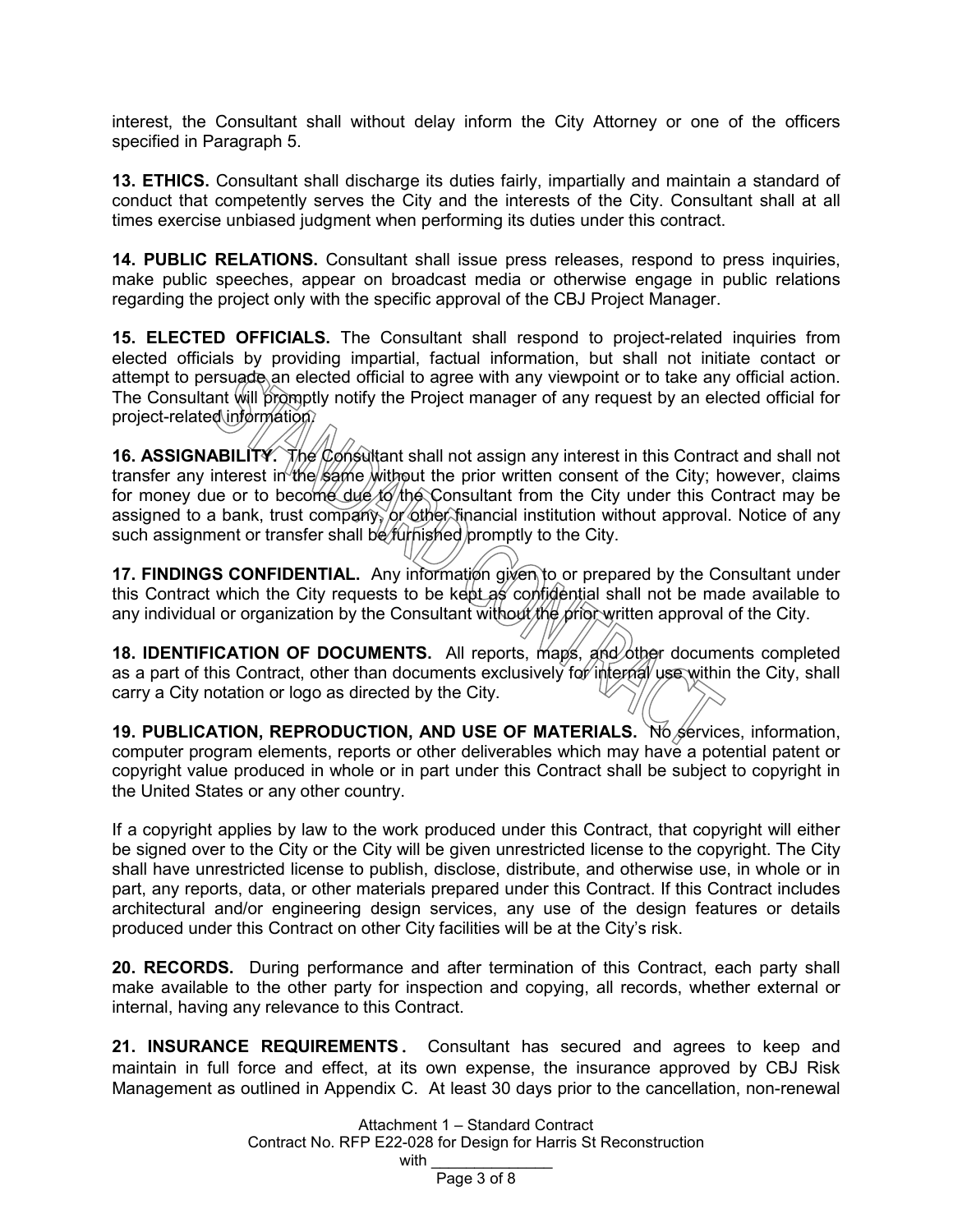or reduction in the amount of coverage, Consultant shall provide written notice to the CBJ's Risk Management. The Consultant's insurance shall be primary and any insurance maintained by the CBJ shall be non-contributory. If the Consultant maintains higher limits than shown below, the CBJ shall be entitled to coverage for the higher limits maintained by the Consultant.

**22. INDEMNIFICATION AND HOLD HARMLESS.** The Consultant agrees to defend, indemnify, and hold harmless CBJ, its employees, and authorized representatives, with respect to any action, claim, or lawsuit arising out of or related to the Consultant's negligent performance of this contract without limitation as to the amount of fees, and without limitation as to any damages, cost or expense resulting from settlement, judgment, or verdict, and includes the award of any attorney's fees even if in excess of Alaska Civil Rule 82. This indemnification agreement applies to the fullest extent permitted by law, meaning that if there is a claim of, or liability for, a joint act, error, or omission of the consultant and the CBJ, the indemnification, defense, and hold harmless obligation of this provision shall be apportioned on a comparative fault basis. This agreement is in full force and effect whenever and wherever any action, claim, or lawsuit is  $\oint$ nitiated, filed, or otherwise brought against CBJ relating to this contract. The obligations of Consultant arise immediately upon actual or constructive notice of any action, claim, or lawsuit. CBJ shall notify Consultant in a timely manner of the need for indemnification, but such notice is not a condition precedent to Consultant's obligations and may be waived where the Consultant has actual notice.

**23. CHOICE OF LAW; JURISDICTION. This Contract shall be governed by the laws of the** State of Alaska. Jurisdiction shall be in the State of Alaska, First Judicial District.

**24. SUCCESSORS.** This Contract shall be binding upon the successors and assigns of the parties.

**25. PRECEDENCE OF DOCUMENTS.** In the event of a conflict between the provisions of this document and its appendices, the order of precedence shall be this document, Appendix A, Appendix B and Appendix C.

In Witness Whereof the parties have affixed their signatures the date first above set out:

# **CITY AND BOROUGH OF JUNEAU**

Duncan Rorie Watt **Date** City and Borough Manager

**COMPANY NAME**

Name Date Rank email

Approved as to content:

Greg Smith **Date** Contract Administrator

402900101-721560120-5390

Attachment 1 – Standard Contract Contract No. RFP E22-028 for Design for Harris St Reconstruction with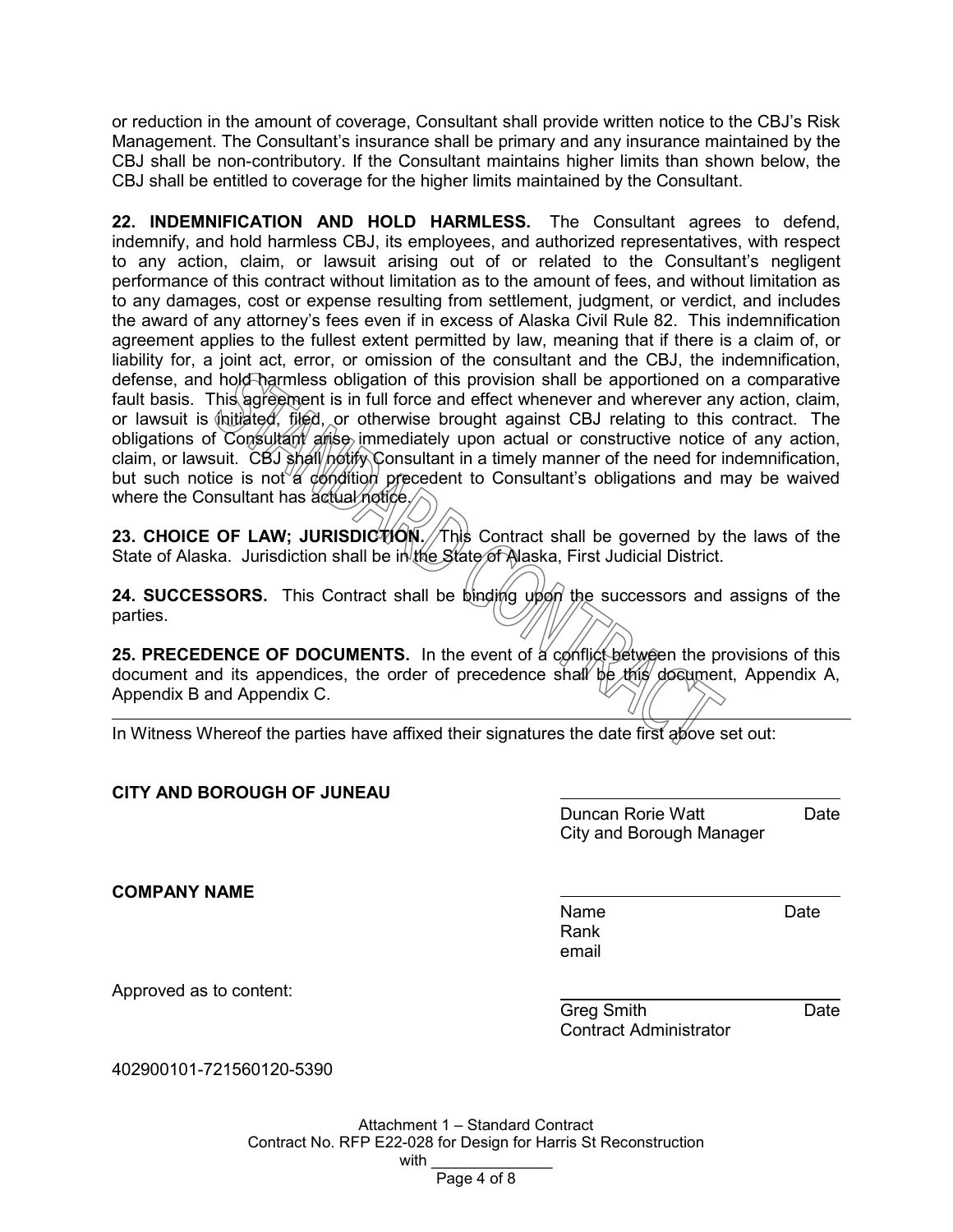# **APPENDIX A: SCOPE OF SERVICES DESIGN SERVICES FOR HARRIS STREET RECONSTRUCTION Contract No. RFP E22-028**

See Scope of Services in RFP.

**PERSONNEL:** The Consultant's primary personnel for this work will be:

**100% bid-ready drawings, specifications and construction estimate shall be submitted by September 15, 2021.**

**This contract expires on December 31, 2021, unless an amendment changing this date is fully executed prior to December 31, 2021.**

> Attachment 1 – Standard Contract Contract No. RFP E22-028 for Design for Harris St Reconstruction with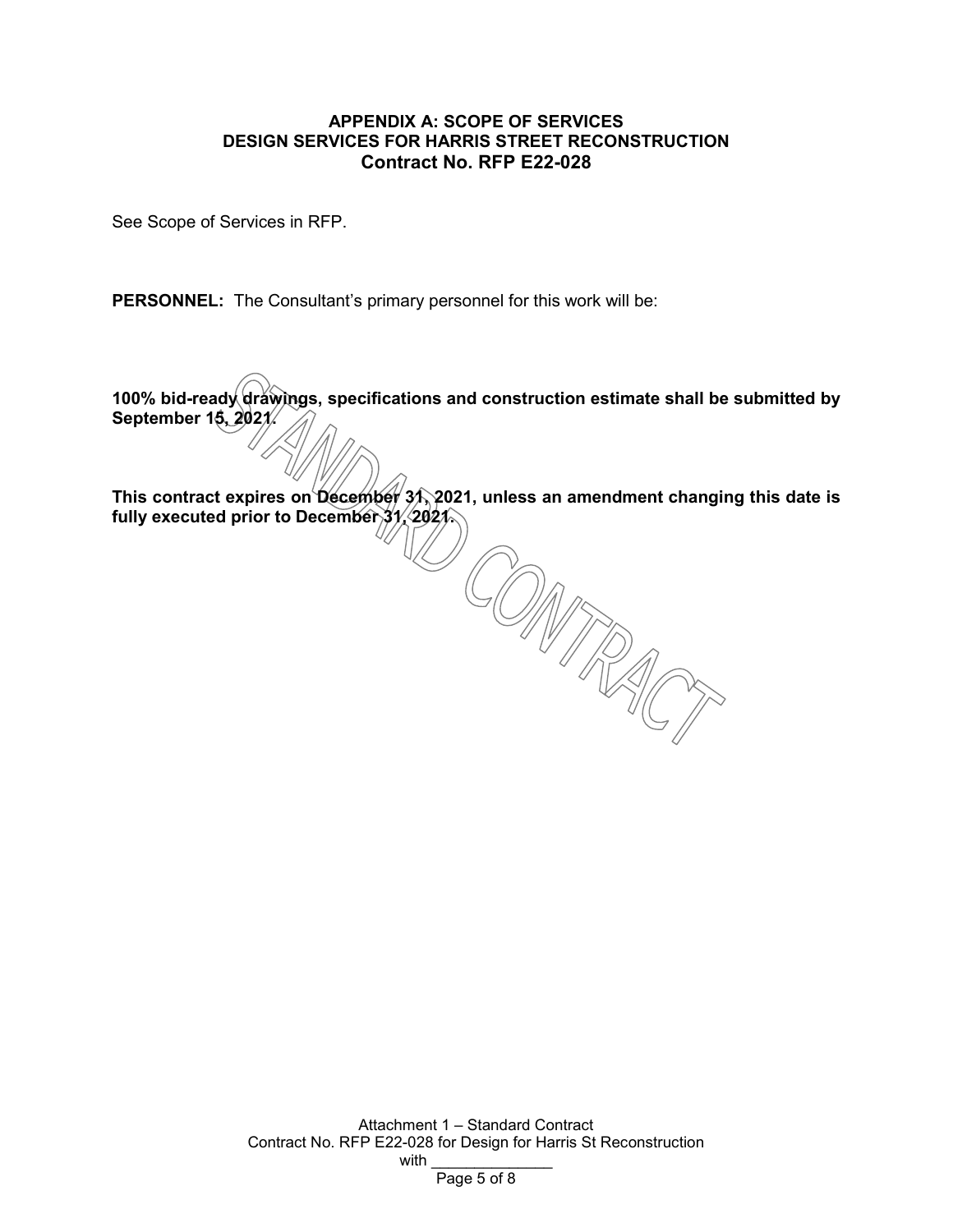# **APPENDIX B: COMPENSATION DESIGN SERVICES FOR HARRIS STREET RECONSTRUCTION Contract No. RFP E22-028**

## *Amount of Payment*

## **Lump Sum**

Consultant shall be compensated a lump sum amount of \$ for satisfactory performance of all [or specific services] services described in this contract.

## **Time and Materials**

Consultant shall be compensated based on time and materials, a not-to-exceed amount of \$ for satisfactory performance of services described in this contract.

Hourly rates shall remain the same for the life of this contract including all amendments, unless the Consultant requests a rate increase. Hourly rate increases may be negotiated on a yearly basis and shall not exceed/the/percentage increase of the Anchorage Consumer Price Index.

The total Contract amount shall be \$

# *Method of Payment*

**Monthly** Payable within 30 days of receipt of an invoice approved by the project manager and progress report stating the amount of services completed.

# *Consultant Invoice Requirements*

- $\triangleright$  Itemized invoices must be submitted that indicate the services performed.
- $\triangleright$  Invoices for this contract must be submitted separately from invoices for services performed under any other contract(s).
- $\triangleright$  Invoices must include the CBJ Contract Number and Purchase Order numbers.

# *Compensation Based on Time and Materials*

If compensation is based on time and materials, the following shall apply:

Compensation shall be computed based on the hourly billing rates, approved by the CBJ Project Manager, times the actual number of hours spent in the performance of services. The hourly billing rate for each employee is the amount to be paid to the Consultant, and is full compensation for all salary, benefits, taxes, overhead and profit. There shall be no additional compensation for overtime, weekend, or holiday work.

Compensation for subconsultants shall be equal to the amounts actually paid to sub-consultants hereunder plus a negotiated mark-up percentage.

Compensation for expenses shall be an amount equal to reimbursable expenses approved in advance by the CBJ Project Manager, necessary and reasonably incurred and actually paid by

> Attachment 1 – Standard Contract Contract No. RFP E22-028 for Design for Harris St Reconstruction with \_\_\_\_\_\_\_\_\_\_\_\_\_\_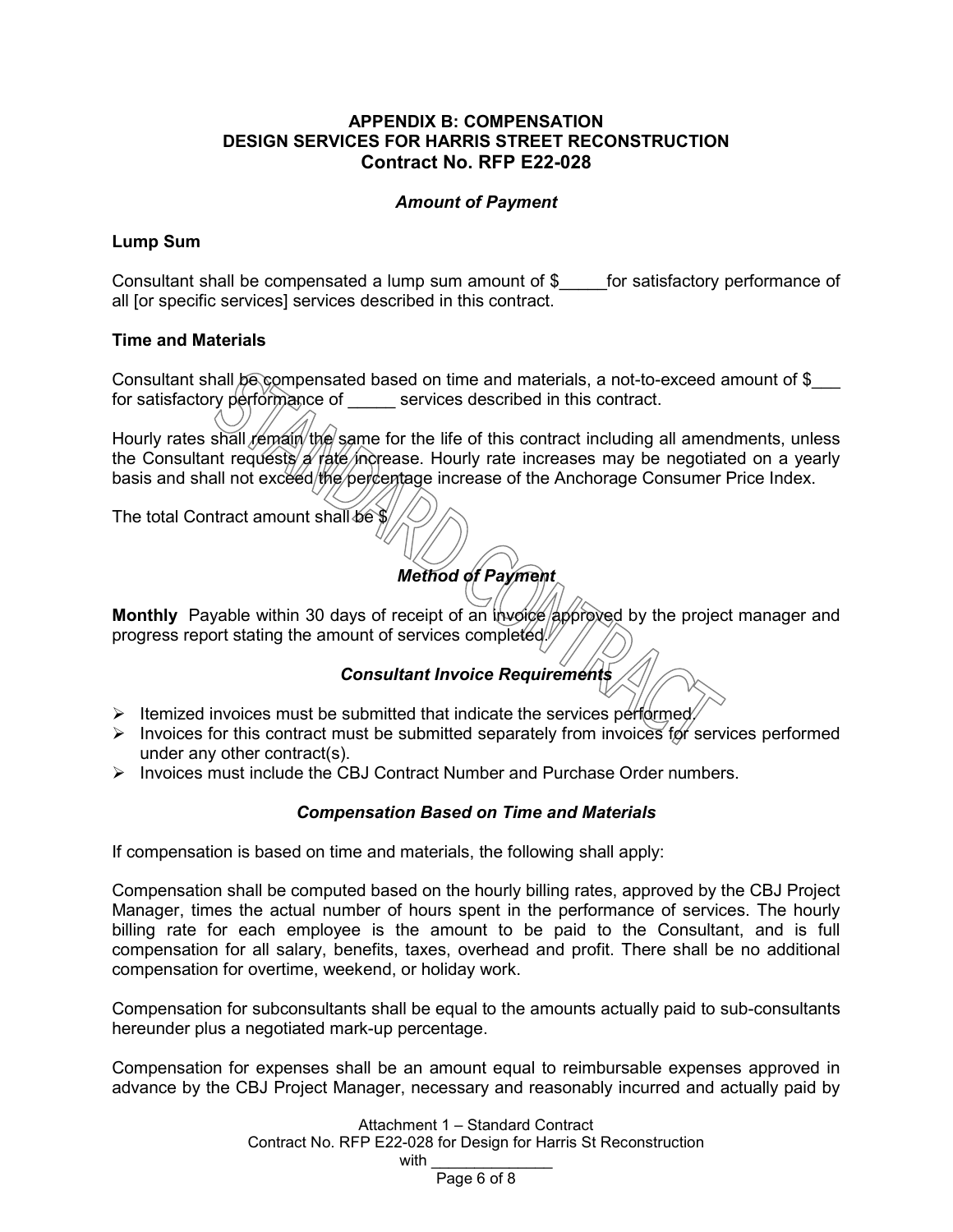the Consultant in the performance of the services hereunder. No markup allowance is allowed. Reimbursable expenses are expenses that are unique to the performance of the services under the Contract and generally contemplate the purchase of outside ancillary services, such as mailing and delivery charges for submittal of drawings, specifications and reports, long distance telephone calls, rentals of equipment, travel and local transportation, meals and lodging on overnight trips.

Reimbursable expenses do not include expenses that are usually and customarily included as part of the Consultant's overhead. For the purposes of this Agreement reimbursable expenses do not include amounts for typing, utilization of computer systems, computer aided design and drafting (CADD), cameras, recording or measuring devices, flashlights and other small, portable equipment, safety supplies, phones, telephone calls, electronic messaging including FAX, Telex and telegrams, or expendable office supplies. Unless otherwise indicated, required insurance is not a reimbursable expense.

The Consultant shall obtain the CBJ Project Manager's written approval prior to making expenditures for reimbursable expenses in excess of \$500 per specific expenditure and for all overnight trips which are reimbursable expenditures as set forth above. The Consultant shall substantiate all billings for reimbursable expenses in excess of \$25 with receipted bills and provide said receipts with the appropriate billing.

The Consultant shall keep, and  $c$ ause any sub-consultants to keep, daily records of the time spent in the performance of services  $\phi$  is equal persons whose billing rates will be the basis for compensation as well as records and receipts of reimbursable expenditures hereunder. Failure to do so shall be a conclusive *waiver* of any right to compensation for such services or expenses as are otherwise compensable hereunder.

The CBJ shall have the right to inspect all records of the Consultant, and of any subconsultants, pertaining to this project. Records shall be maintained by the Consultant and subconsultants for a period of three years after completion of services.

When travel is necessary as part of the professional services to be provided, the following shall be followed:

- ♦ Airline tickets should be purchased at the 14 day advanced purchase price. The CBJ will not pay for First Class travel. Any deviation shall be approved in writing in advance by the CBJ Project Manager.
- ♦ Per diem meal allowance shall be: \$60.00 (\$12.00 for breakfast, \$16.00 for lunch and \$32.00 for dinner).
- $\bullet$  The Consultant shall stay at the hotel with a daily rate not to exceed \$150.00.
- ♦ Travel agent fees, tips, alcohol or bar tabs shall not be paid by the CBJ.
- $\bullet$  Car rental, parking, and taxi fees shall be reasonable and not excessive. This reimbursement is for services in Juneau only. Parking fees, etc. outside of Juneau will not be reimbursed.